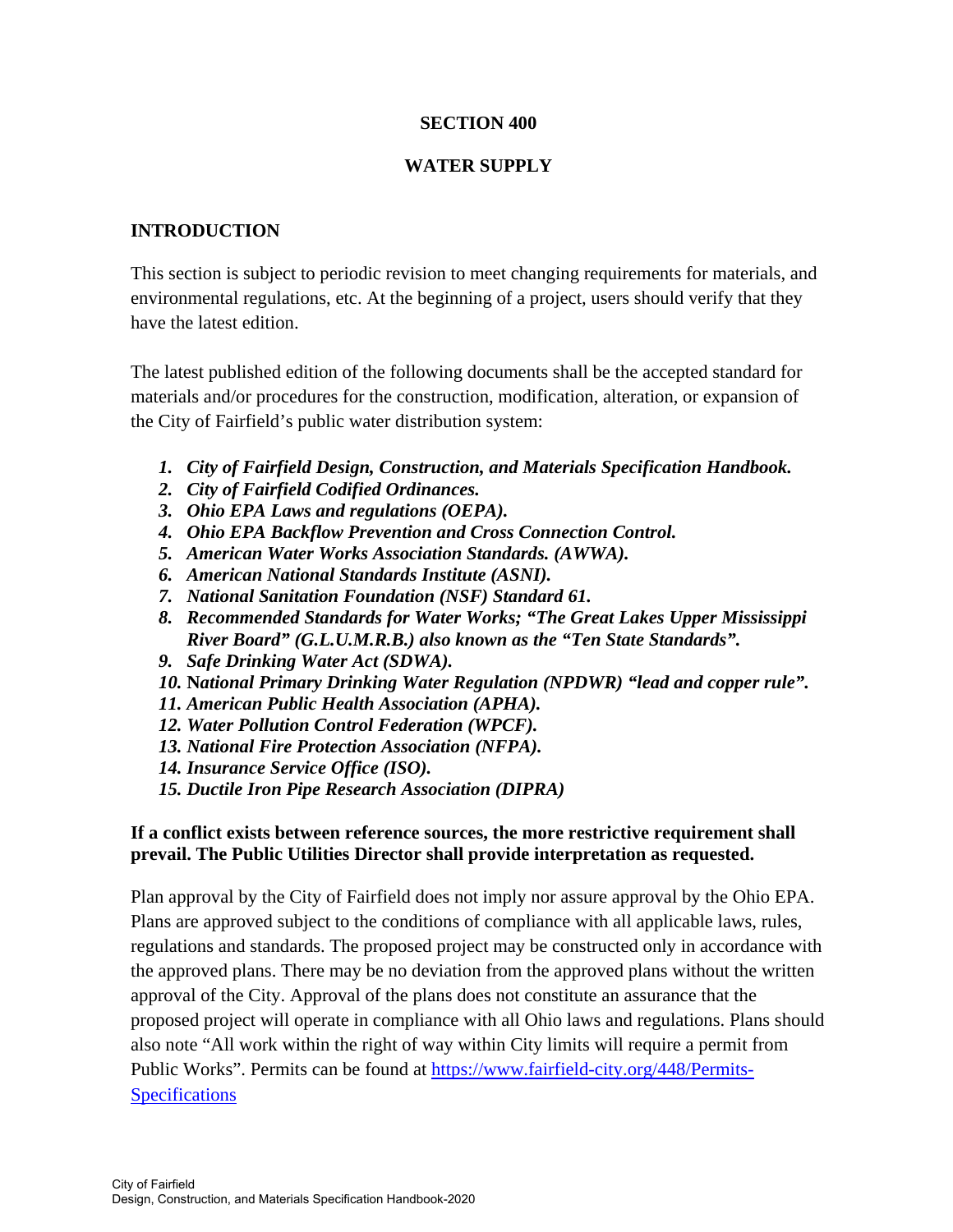Plans shall be submitted to the Ohio EPA for approval, as required by the Public Utilities Director. The cost of submitting plans to the Ohio EPA and review by the Ohio EPA, shall be paid for by the developer. Construction shall not begin until such plans are approved by the Ohio EPA, or unless the Public Utilities Director issues a conditional release. Work that is within a roadway or public right of way will require additional review by the City of Fairfield Public Works Department.

The contractor shall give the City of Fairfield advance notice before making any connection to an existing public water main. The City of Fairfield Water Department shall close the valves on the existing main for work requiring a non-pressure installation. The work shall be performed quickly and continuously until the connection is complete, and the water service can be restored.

# **401.00 CONSTRUCTION REQUIREMENTS AND MATERIALS SPECIFICATIONS**

## **401.01 Determination of Water Use**

Water lines must be sized to meet present water consumption and projected average and maximum daily demands, including fire flow hazard. The design engineer shall provide calculations to establish water usage demands. Public water mains should be installed in the public right-of-way, or upon approval in a public utility easement. Using the water main as a centerline, there shall be a minimum total of 15 feet; and 7.5 feet off the center of the water main to include an open area for maintenance.

## **401.02 Dead Ends**

 Dead-ends shall be minimized by looping of water mains with multiple feed points. Where dead-ends occur, they shall terminate with a fire hydrant for flushing purposes. Water mains shall not exceed 750 feet without looping unless waived by the Public Utilities Director. Dead end mains shall be avoided if possible, by arranging for mains supplied from both directions.

#### **401.03 Pipe Size**

The minimum size of public water mains shall be 8 inches in diameter. Larger size mains will be required if necessary, to allow withdrawal of required firefighting flows while maintaining minimum pressure. Any change in sizing shall be justified by hydraulic analysis and only upon the approval of the Public Utilities Director.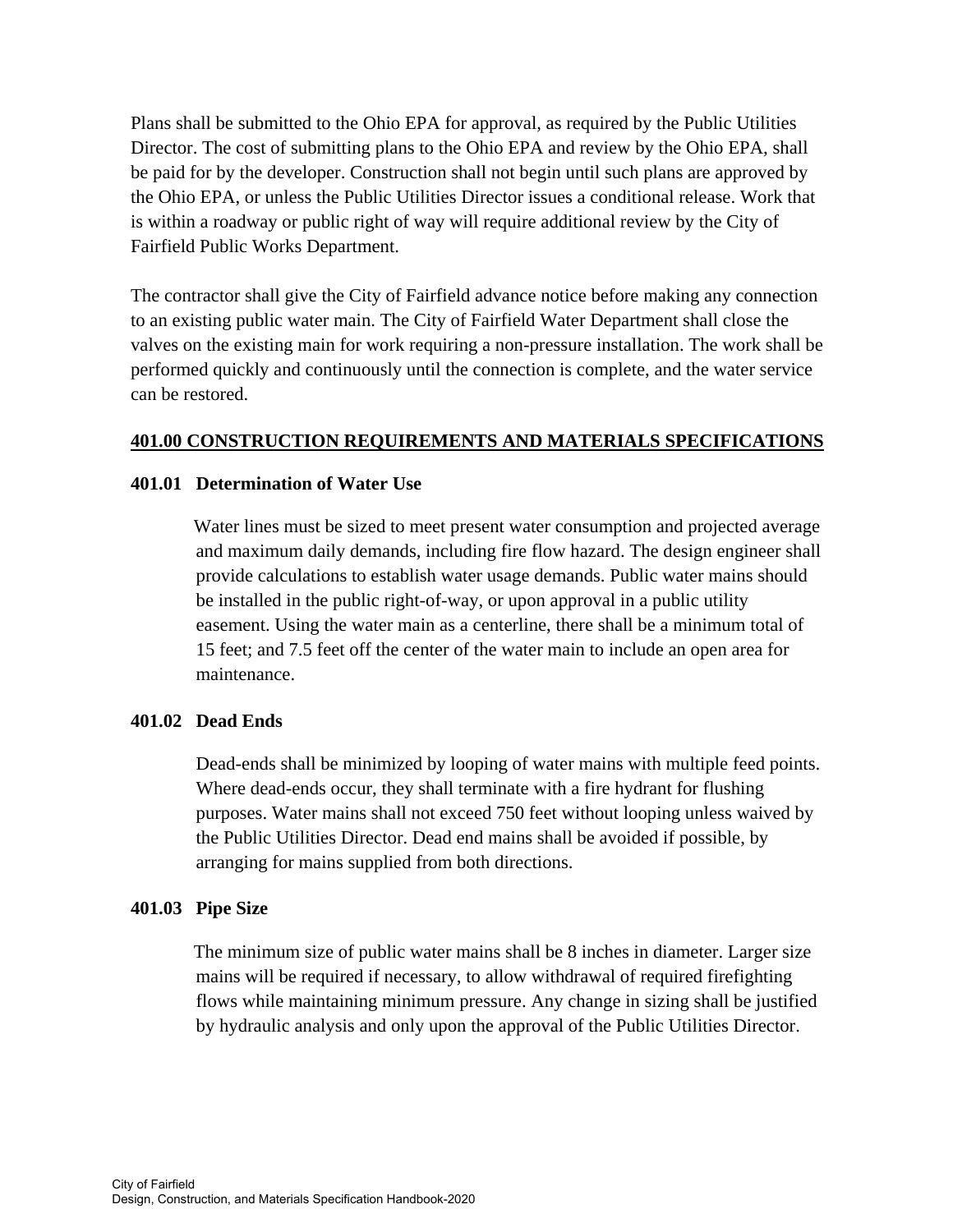### **401.04 Pressure**

All water mains, including those not designed to provide fire protection, shall be designed to maintain a minimum pressure of 20 psi at ground level. All water mains shall have a maximum pressure of 200 psi at all points in the distribution system under all conditions of flow. Pressure reducing valves (PRV) are required to be installed on the water service when the static pressure is 80 psi or greater.

## **401.05 Service Valves**

At least one service valve shall be installed at each source of water supply, except fire department connections. A DCDA shall be installed at each connection with the exception of fire hydrant leads where one hydrant exists solely for the Fire Department's firefighting water supply.

## **401.06 Depth of Cover**

The top of the pipe shall be buried by 4 feet of cover. Depth of covering shall be measured from the top of pipe to finished grade, and due consideration shall always be given to future or final grade, and nature of soil.

# **402.00 WATER MAIN PIPE MATERIALS**

## **402.01 Ductile Iron Pipe**

Only AWWA C104 Cement-Mortar Lined Ductile Iron Pipe shall be used for the construction of public water mains. All ductile iron pipe shall be designed and manufactured in accordance with AWWA C150 and C151. In no case shall less than Class 53 (ductile iron pipe wall thickness) be used. All pressure pipe shall be clearly marked as to class by the manufacturer.

 Under no conditions shall pipeline deflection measured between joints exceed manufacturers published recommended standard for that type of pipe. The maximum deflection at push-on joints and/or mechanical joints shall be 5 degrees. If deflections of 5 degrees are closer together than the standard length of pipe (approximately 20 feet), thrust restraints shall be installed in accordance with the plans, or as directed by the Public Utilities Director. **See AWWA C600, Standard for the Installation of Ductile-Iron Water Mains, and Their Appurtenances. See also the Restrained Joint Lengths drawing on Page 20 of the Standard Construction Drawings.**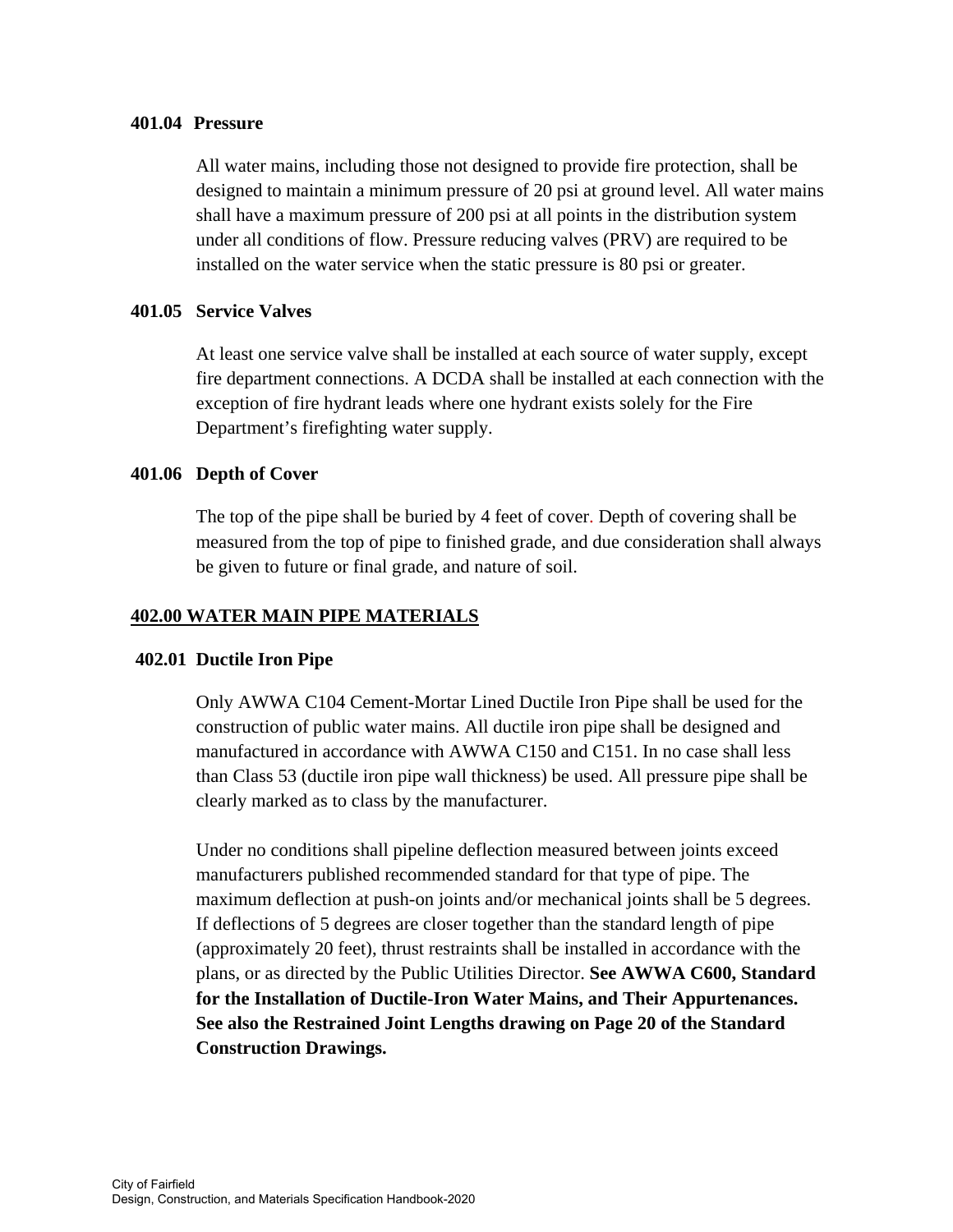### **402.02 Polyethylene Encasement**

Water main piping, fittings and valves shall be encased in 8 mil polyethylene encasement as outlined in AWWA C105. On fire hydrant branches, the encasement shall be installed up to and including the flange at the fire hydrant foot valve. Where thrust blocking is required, encasement will be completed before any concrete is placed. Install polyethylene encasement prior to the placement of concrete anchors, collars, support or thrust blocks. Repair all polyethylene material damaged during construction.

## **402.03 Pipe Joint**

All pipe joints shall conform to AWWA C111/A21.11. Gasket material shall be standard styrene butadiene copolymer (SBR) per this standard. Bolts shall be highstrength, and corrosion resistant alloy conforming to AWWA C111.

## **402.04 Fittings**

Ductile Iron, mechanical joint fittings, 3 inch through 24 inch shall conform to ANSI for ductile iron compact fittings, and AWWA C153. All fittings shall be supplied with ductile iron glands as per ASTM A536 and all required connecting bolts, nuts, glands, gaskets and accessories. Fittings are defined as those items, which are installed in a pipeline to change direction and include all bends, tees, crosses, and wyes necessary to provide a smooth transition from one direction to another.

## **402.05 Tapping Sleeves and Tapping Valves**

Tapping sleeves shall be used for water services larger than 2 inch in diameter. All tapping sleeves shall be either ductile iron body with mechanical joint, or 304 Stainless steel body, full circumferential seal with a ductile iron flange. Ductile iron body tapping sleeves shall be: American-Darling 1004 tapping sleeve; Clow F-5205 tapping sleeve; or Mueller H-615 tapping sleeve. Stainless steel body tapping sleeves shall be: Ford "Fast"; Romac "SST"; or Mueller H-304 with ductile iron flange. All tapping valves shall conform to AWWA C509 or C515. Valves shall have a 2-inch square operating nut for key operation and "O" ring type stem seals. All valves shall open counterclockwise, and be of the non-rising stem type. The valve sealing mechanism shall be a wedge design of ductile iron completely encapsulated with a molded resilient covering permanently bonded to the iron wedge to meet ASTM D429 testing. Tapping sleeve and valve shall be tested per manufacturer's recommendations.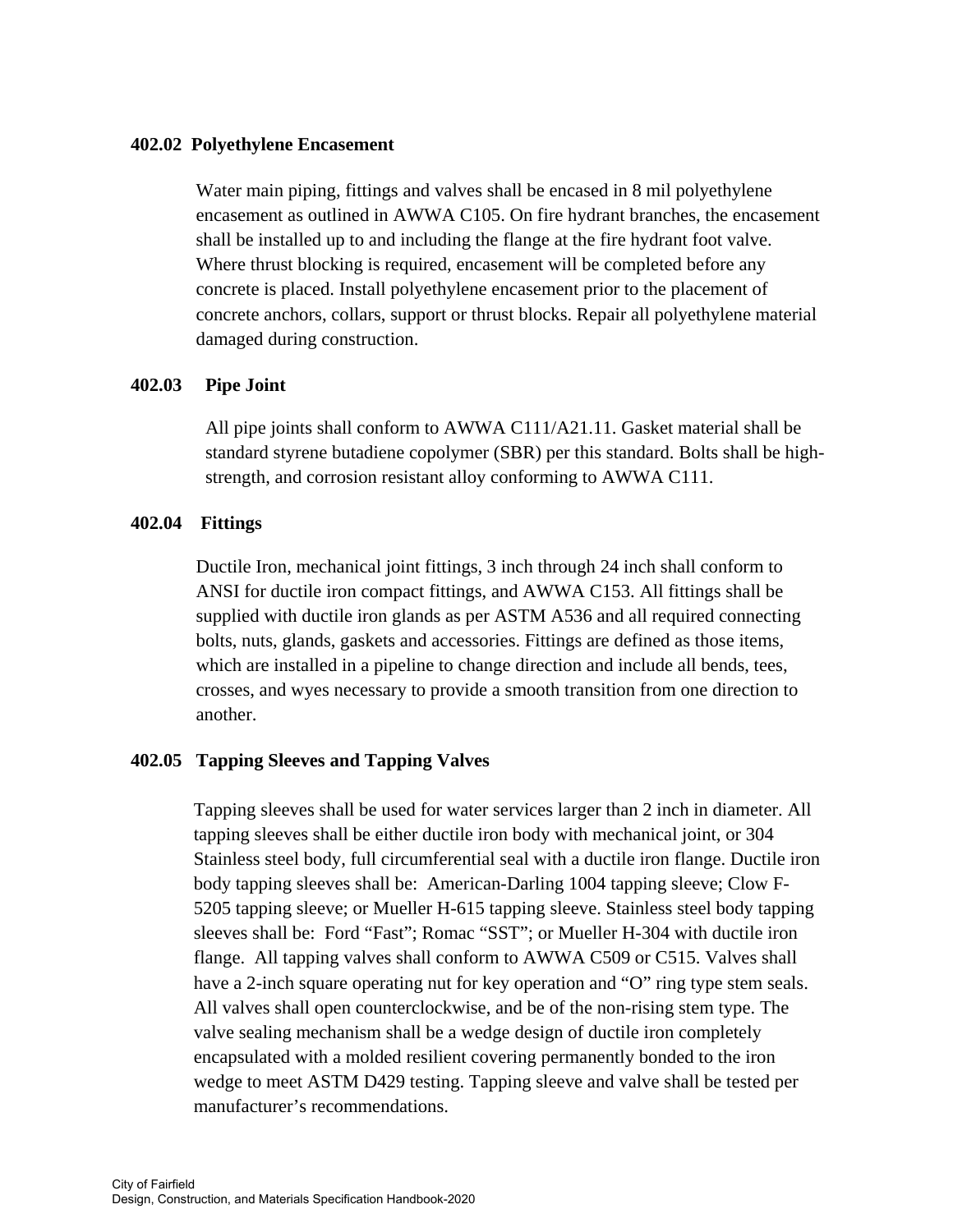## **402.06 Tapping Saddles**

Tapping saddles shall be utilized only when exceeding the maximum recommended direct tap size as shown in the most current Ductile Iron Pipe Research Association installation guide. Tapping saddles shall be bronze, brass, or stainless steel. They shall be band-type, or double strap type, with an AWWA tapered thread inlet.

# **402.07 Water Main Valve Boxes**

All buried valves shall be provided with domestic manufactured cast iron valve boxes. Valve boxes shall have a screw type extension sleeve if required, and also be designed for the size of valve on which it is to be used, and with the required depth of cover. There shall be an insulating centering device between the valve box and valve. The water main valve box shall be coated with an asphaltic coating by the manufacturer. The cover shall have the word "WATER" cast in it.

## **402.08 Gate Valves**

All valves shall be AWWA C509 or C515 (resilient seated) for water supply service. Gate valves shall be of the iron body fusion bonded epoxy, bronze mounted type and shall have non-rising bronze stems. Gate valves shall open by opening to the left (counter-clockwise) and shall be fitted with a 2-inch square operating nut. All bonnet bolts and nuts for iron body valves shall be stainless steel. Mechanical joint end connections shall conform to AWWA C111. Adjust and test valve prior to backfill. Valve shall be certified to NSF 61 Drinking Water System Components-Health Effects.

# **402.09 Location Frequency**

Sufficient valves shall be provided on water mains so inconvenience and public health hazards are minimized during repairs. Valves shall be located no less frequently than one per block, or at 800-foot intervals. Valve clusters are required at street intersections and in every direction from a tee or cross fitting. The number of required valves and their location shall be approved by the Public Utilities Director.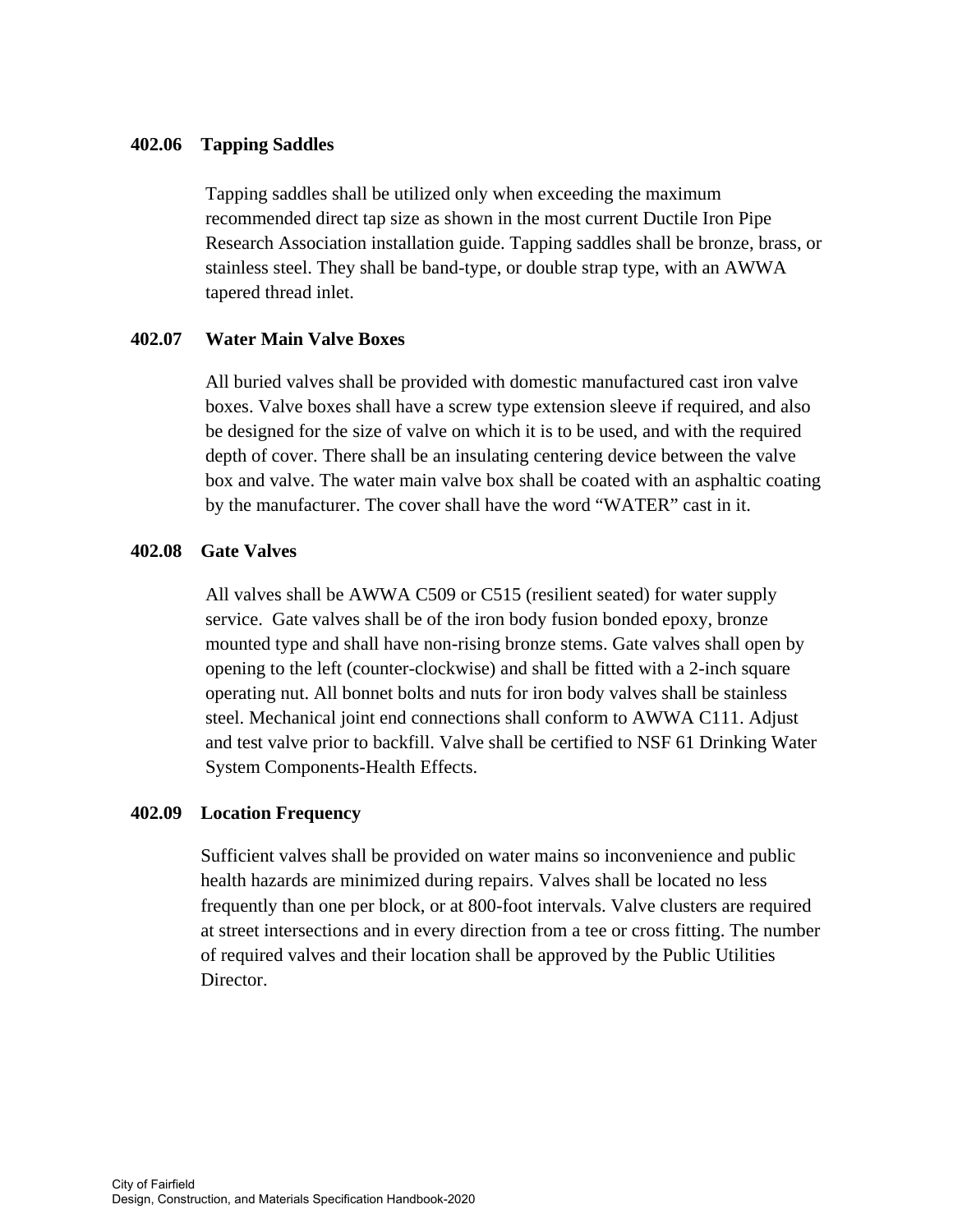# **403.00 FIRE HYDRANTS AND FIRE LINES (SEE ALSO SECTION 600 FIRE SERVICES)**

# **403.01 Fire Hydrants**

Fire hydrants shall conform to the "AWWA Standard for Dry-Barrel Fire Hydrants" AWWA C502 and subsequent revisions. Fire hydrants shall be connected only to water mains adequately sized to carry fire flows. The minimum size for a public fire main shall not be less than 8 inches. All fire hydrants and auxiliary valves shall be positively locked to the water main by restrained mechanical joints. The thread sizing on the 2  $\frac{1}{2}$  inch hydrant nozzles shall be 3.187 x 7. All hydrants shall be provided with an integral 5" Storz fitting and cap with connecting cable. Hydrants shall have a dual rating of AWWA and FM-1510 approval. No chains connecting the 2 ½ inch caps to the hydrant or each other will be allowed.

 Hydrants shall be permanently marked with the following information, which should be cast into the barrel:

- a) Manufacturer's name or trademark.
- b) Model or type designation.
- c) Maximum rated working pressure.
- d) Size of main valve opening.
- e) Year of manufacture.
- f) FM Approval mark.
- g) The hydrant top shall have stamped on it the word "OPEN" and an arrow, showing the counterclockwise direction for opening.
- h) The hydrant shall be a minimum rated working pressure of 250 psi.

 All hydrants shall stand plumb and shall have their nozzles parallel with, or at right angles to the curb, with the pumper nozzle facing the curb. The horizontal centerline of the large outlet port shall be a minimum of 18 inches and a maximum of 30 inches above the final grade. In all cases the manufacturer's recommended relative elevation of the break flange to the final grade shall be maintained. The barrel shall have a breakable safety section and/or bolts just above the ground line. Hydrants shall have a main valve opening of 5 ¼ inches; a 6-inch mechanical joint inlet to be suitable for setting in a trench 4 feet deep. Each hydrant must be equipped with an auxiliary valve with valve box. The valve shall be a compression type, opening against the pressure so the main valve remains closed if the barrel is broken off. The hydrant shall provide automatic drainage when the valve is closed. Hydrants shall be effectively blocked by the placement of concrete thrust-blocking, or approved mechanical anchor. **See the Fire Hydrant Installation drawings on Pages 17 and 18 of the Standard Construction Drawings.**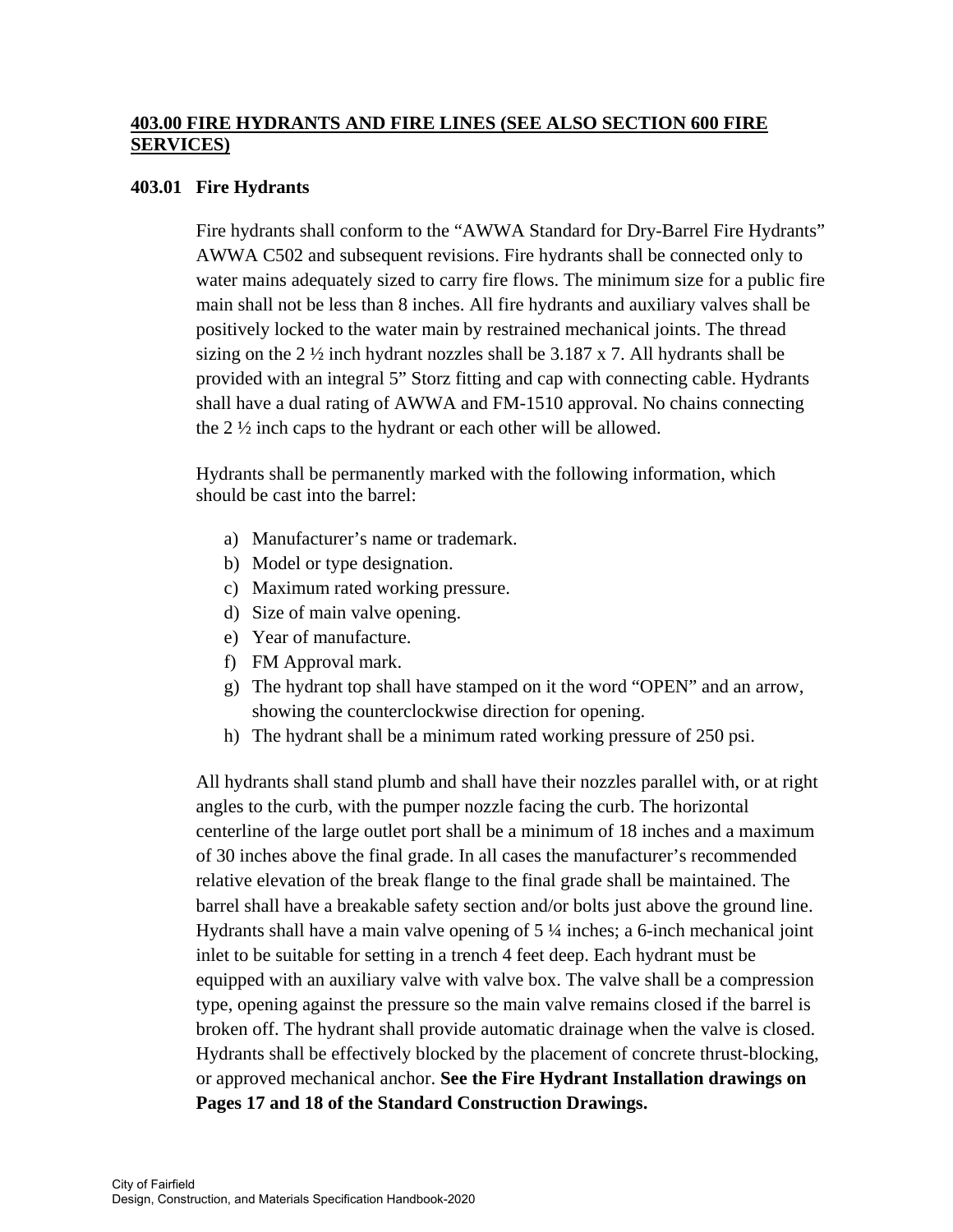All underground water service pipe systems shall be thoroughly flushed before connection to any fire suppression system; **Refer to the "Disinfection of Water Mains" section 411.01.** 

# **403.02 Color of Hydrants**

Fire hydrants shall be coated by the manufacturer as per the City of Fairfield requirements with industrial epoxy exterior grade paint. Public fire hydrants shall be painted OSHA safety yellow. Private fire hydrants shall be painted OSHA safety red.

# **403.03 Spacing**

**.**

- a) Travel distance is defined as the route taken by fire apparatus on any surface to which it can support the weight of a fire apparatus not to be less than  $75,000$ lbs.
- b) Spacing of fire hydrants shall be 400 feet in public rights-of-way.
- c) In residential zoned areas, hydrants must be within 800 feet travel distance to a building with a flow rate of at least 1000 gpm.
- d) In commercial and industrial zoned areas, hydrants must be within 400 feet of travel distance to all areas of the building with a flow rate of at least 1000 gpm. If the building is equipped throughout with an approved sprinkler system, the distance may be increased to 600 feet.
- e) The number of hydrants to be provided shall be based on the required fire flow which also will be based on building construction and occupancy use.
- f) All dead-end water mains shall have a hydrant. If the potential exists for an extension of the dead-end water main, a main line tee, valve and auxiliary valve shall be installed.
- g) All the above-mentioned requirements under hydrant spacing are subject to change by the authority having jurisdiction.

## **403.04 Location**

Fire hydrants shall be located to provide complete accessibility, and minimize the possibility of damage from vehicles or injury to pedestrians. When placed behind a curb, the hydrant barrel shall be set so that the pumper, or hose nozzle cap will be a maximum of 5 feet from the curb area. No fire hydrants shall be installed closer than 2 feet from the curb, street, driveway, or other traffic edge or 5 feet from any driveway apron or cross street. No portion of the hydrant or nozzle cap shall cause an obstruction to a sidewalk, or pedestrian traffic. Fire hydrants that are connected in close proximity to the public main and within the public right of way or public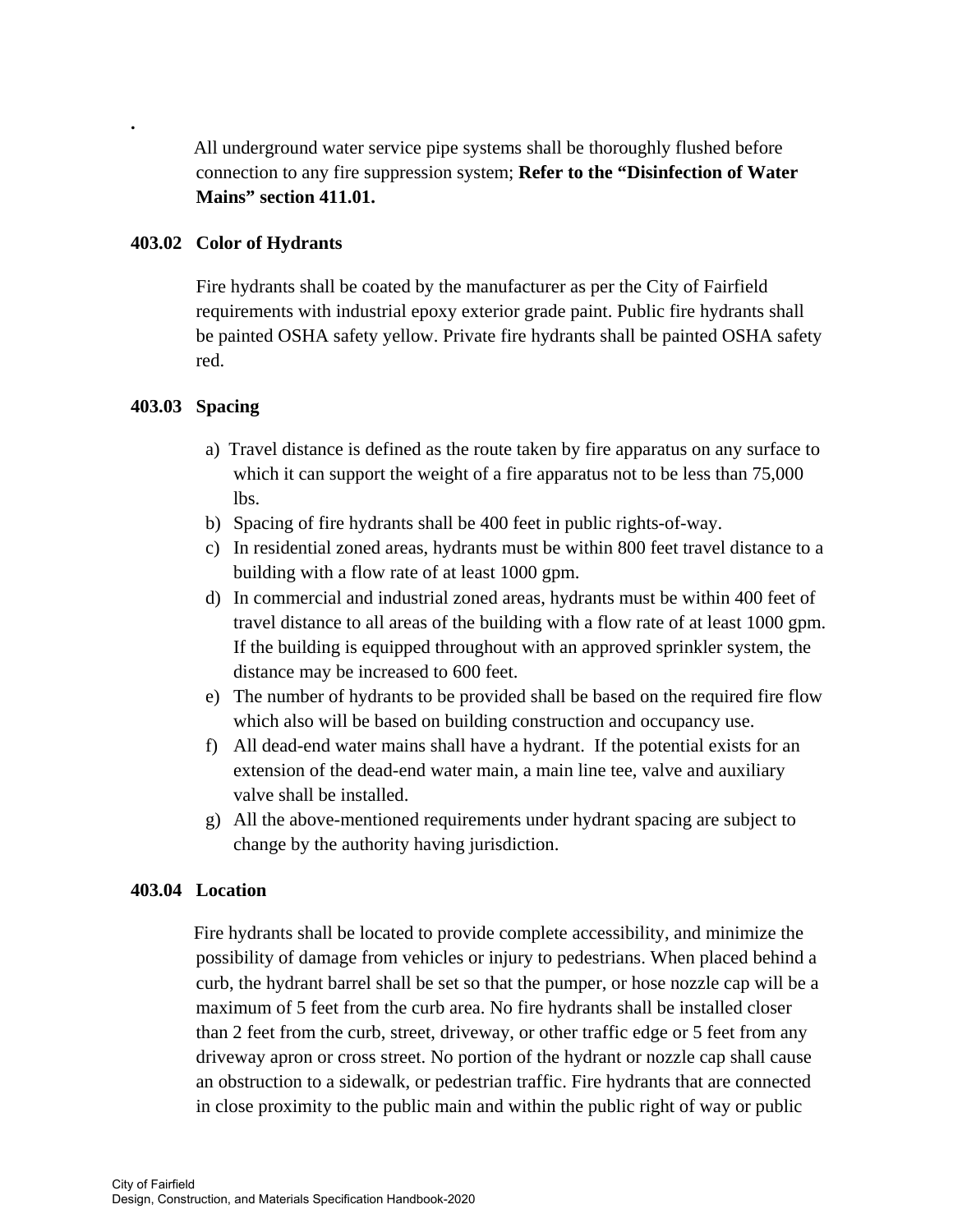easement shall be considered a public fire hydrant. Fire hydrants that are connected to a private main, or that are installed for the sole purpose of fire protection on private property shall be considered privately owned fire hydrants and labeled as such on any plans.

## **403.05 Double Check Detector Assembly** *(DCDA)*

When it is necessary for any customer to have full line flow for fire protection purposes, there shall be installed in the line a device known as a "Double Check Detector Assembly". A metered by-pass shall be provided of sufficient size to carry normal usage without activating the assembly. The detector check valve shall be as manufactured by Ames, Watts or an approved equal. A full flow meter may be used as approved by the Director of Public Utilities or his/her designee. **See the Double Check Detector Assembly drawings on Pages 22 and 23 of the Standard Construction Drawings.** 

## **403.06 Fire Line Vault**

 In all cases a fire line vault is preferred; however, when a structure is more than 200 feet from the public water main, a fire line vault is required. The vault shall be constructed of ODOT QC2 concrete for the accommodation of a DCDA, and shall conform to AWWA C510-92. All pipe and fittings for fire protection purposes shall comply with all applicable NFPA requirements. The pipe supplied from the public main to a point 10 feet beyond the vault shall be Ductile Iron class 53 and comply with Section 402 of this specification. Privately owned pipe materials supplied starting 10 feet beyond the vault must comply with all AWWA standards. If a nonmetallic fire line is installed after the City's metering device, the fire line shall be buried with a continuous 12ga tracer wire attached to the crown of the pipe. The tracer wire should be brought to grade in a valve box, meter pit, or vault to allow for locating equipment connections. The vault shall have a sump pump or floor drain which must discharge at a point that provides positive drainage away from the vault. The access door to vault shall be an aluminum double hatch door Bilco JD-AL Series or Halliday H-W model. The size of the vault doors shall be determined by the vault proportions and approved by the Public Utilities Director. **See the Fire Line Meter Vault With Double Check Detector Assembly drawing on Page 23 of the Standard Construction Drawings.** 

#### **403.07 Post Indicator Valve (PIV)**

Connections to public water systems shall be controlled by post indicator valves of an approved type, and located not less than 40 feet from the protected building. The post indicator valves shall be placed where they will be readily accessible in case of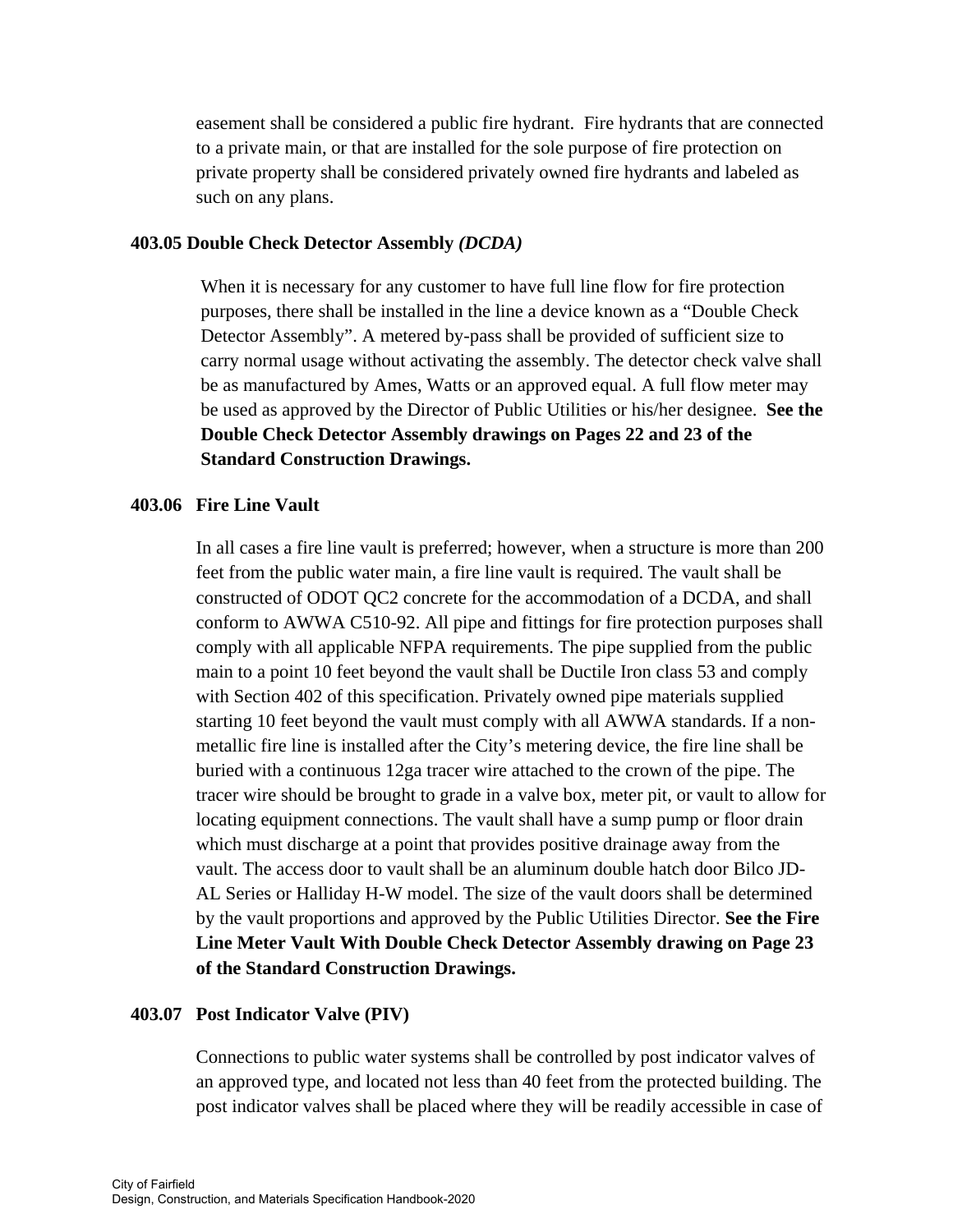fire. Post indicator valves shall be set so that the top of the post will be 36 inches above the final grade. Included with each PIV shall be a wrench and break away lock. Post indicator valve shall be properly protected against mechanical damage. Post indicator valves shall conform to NFPA 24.

## **403.08 Operating Test**

Each hydrant and watch valve shall be fully opened and closed under system water pressure, and dry barrel hydrants checked for proper drainage. Where fire pumps are available, this shall be done with the pumps running. All testing shall comply with the most current version of NFPA requirements.

### **403.09 Fire Department Connections (FDC)**

All required fire department connections or hose couplings shall be 5-inch Storz fittings and shall be placed within 100 feet of an accessible fire hydrant. All FDCs shall be red in color and 36" to their top elevation. Each FDC shall be clearly labeled with a 12" x 12" reflective sign, which is red in color with 2 inch white lettering. FDCs mounted to a building are not approved. The FDC and PIV shall be located in close proximity to each other as approved by the Fire Chief or his/her designee. **See the Double Check Detector Assembly drawings on Pages 22 and 23 of the Standard Construction Drawings.** 

## **404.00 WATER SERVICE CONNECTIONS**

#### **404.01 Cross Connections**

There shall be no connection between the water distribution system and any pipes, pumps, hydrants or tanks where there is a chance that contaminated water or other material may be discharged or drawn into the public water system. See AWWA manual 14, Backflow Prevention and Cross Connection Control and City ordinances pertaining to backflow.

#### **404.02 Dead Ends**

All dead ends on new mains shall be terminated with a valve and fire hydrant to facilitate flushing and the future extension thereof at the discretion of the Public Utility Director or his/her designee, As-Built or GPS location verification may be required.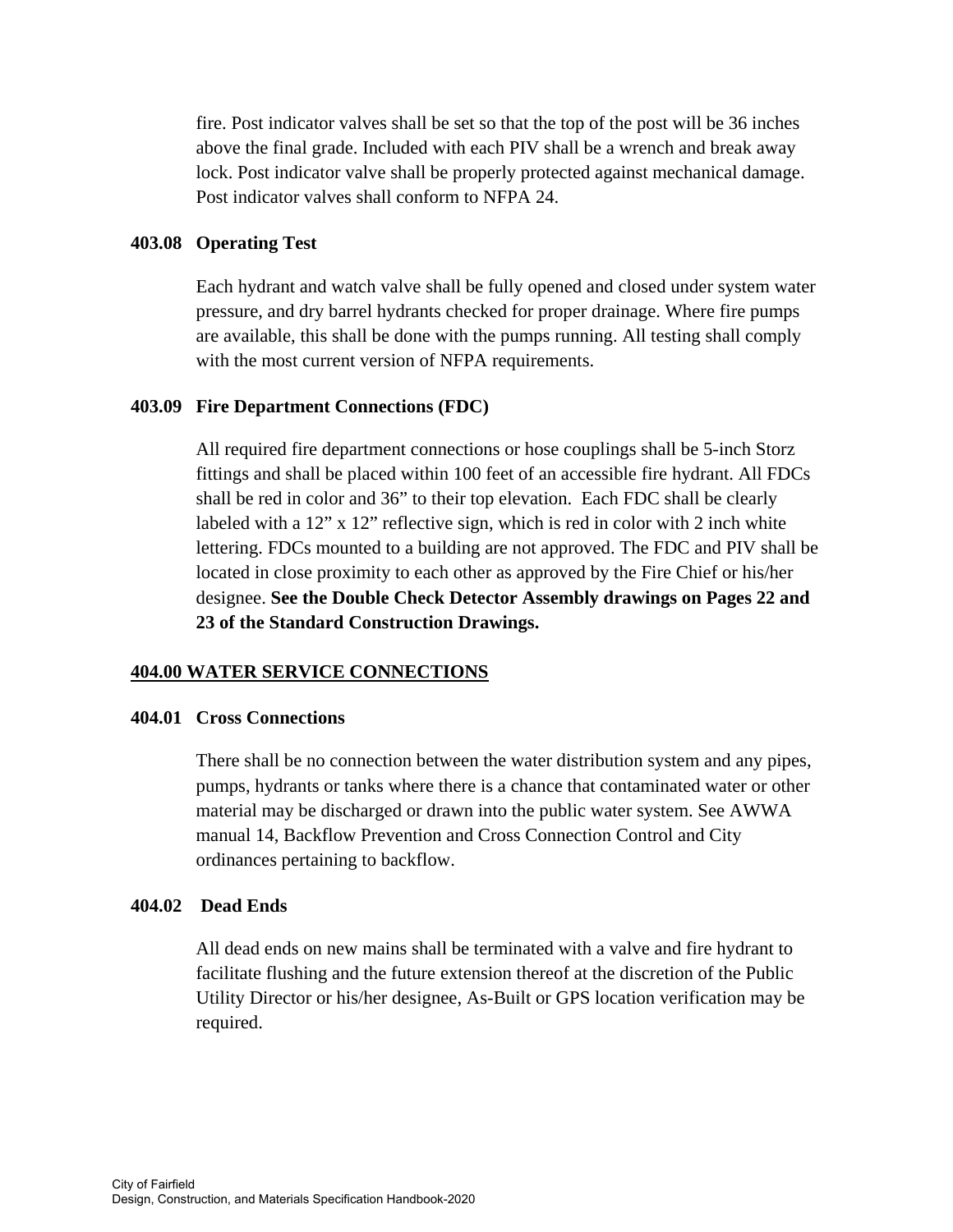#### **404.03 Water Services**

The Contractor shall provide each lot with an individual water service. For each water service line, the Contractor shall purchase from the City and install the corporation stop, meter setting and meter pit, curb stop and curb box in a suitable manner. Taps shall be made no closer than 2 feet from a bell connection or pipe end, nor shall they be made any closer than 4 feet to each other. The elevation of the service line shall be established so that it is no less than 4 feet below the finished grade. The depth of the curb box shall be no more than 5½ feet. The service shall be set at the middle of the lot. The location of curb boxes for properties on cul-de-sac roadways shall be determined by the Director of Utilities and/or his/her designee. Water services shall not be connected to fire hydrant leads and shall extend directly from the public main whenever practical. All underground water service pipe systems shall be thoroughly flushed before a connection to any private system. The location of each curb stop shall be clearly marked with a "W" imprinted in the concrete curb, near the top before the concrete hardens. All installation work for the water service shall be performed prior to the construction of new sidewalk and the street roadway. **See the Water Service Installation drawing on Page 15 of the Standard Construction Drawings.** 

All water service lines  $\frac{3}{4}$ ", 1", 1 ½", and 2" shall be flexible Type "K" copper pipe. The minimum water service size shall be a ¾" inch diameter size. The service shall be installed from the water main into each lot. Fittings for copper service branches shall be high quality copper brass with AWWA C800 Dimensions and meeting AWWA Standards. All privately owned water services after the metering device shall comply with all AWWA standards. If a non-metallic water service is installed after the City's metering device, the service shall be buried with a continuous 12 ga tracer wire attached to the crown of the pipe. The tracer wire should be brought to grade in a valve box, meter pit or vault to allow for locating equipment connections.

## **404.04 Corporation Stop**

Corporation stops for use with saddles shall be bronze alloy with AWWA tapered thread, and outlet thread compatible with connecting pipe, without special adapters. Corporation stops for direct tapping shall be bronze alloy with AWWA tapered inlet thread, and with outlet thread compatible with connection pipe, without special adapters. All corporation stops 3/4", 1", 1 ½", or 2" shall be Ford, Mueller or AY McDonald ball type. The corporation stop shall be installed at either the 2 o'clock or 10 o'clock position on the pipe and rotated to allow easy access to the shut off dial.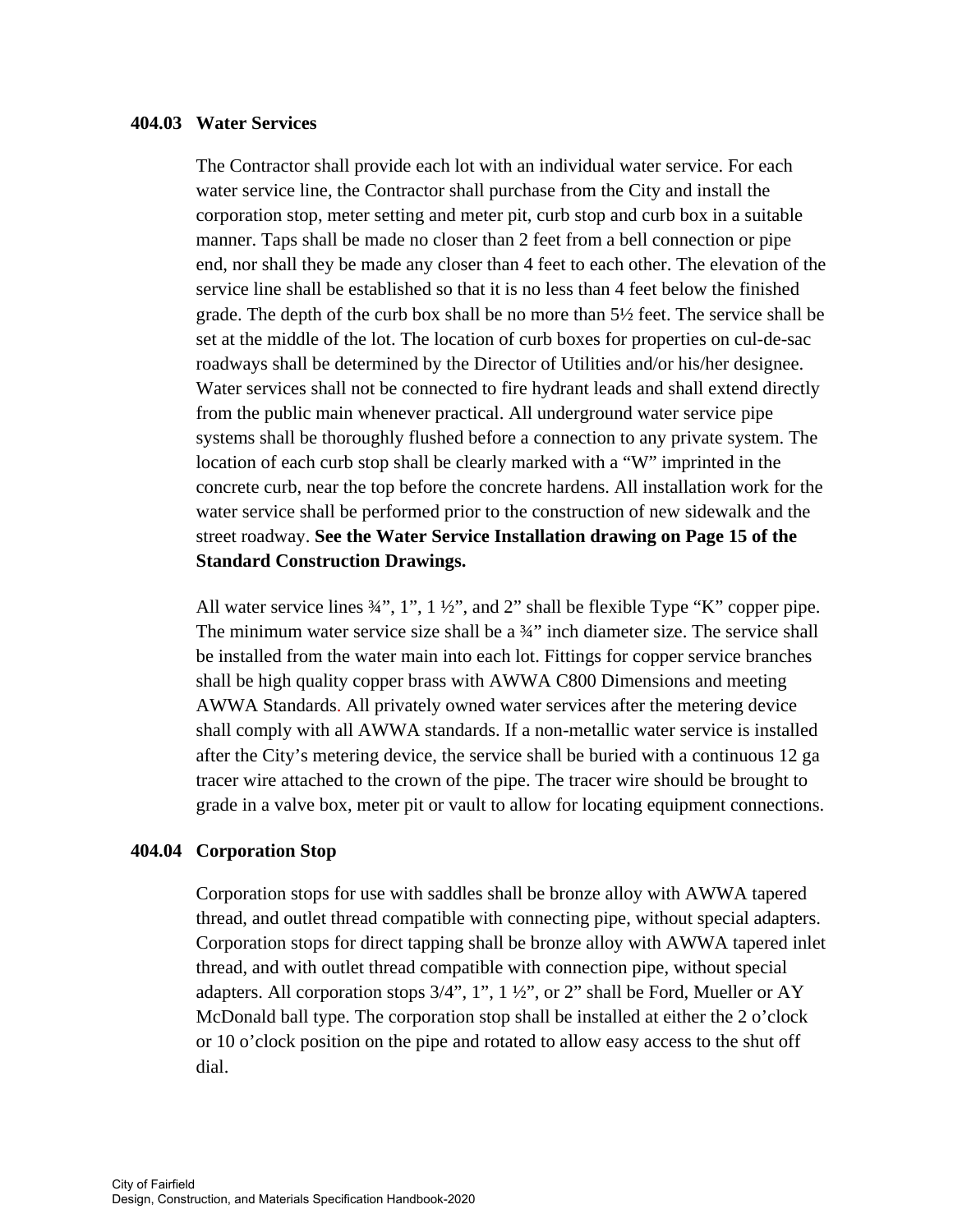#### **404.05 Curb Stop**

Service stops shall be bronze with coupling threads conforming to AWWA C800. The stop must be designed that water pressure from the inlet side of the body shall provide additional sealing action. The stop must open counter-clockwise and be manufactured with a  $\frac{1}{4}$  turn stop. All curb stops  $\frac{3}{4}$ , 1, 1,  $\frac{1}{2}$ , or 2") shall be Ford, Mueller or AY McDonald quarter turn ball valve type. Service boxes shall be manufactured of cast iron and the covers shall have the word "WATER" cast in raised letters fastened by a bronze or brass bolt. The Contractor shall insure that the curb stop is free of mud and debris, and be operational at all times. Curb stop boxes shall be installed and maintained vertically so that the access to the stop-key is unobstructed. The curb stop and box shall be installed between the curb and the sidewalk for each lot. Each curb box shall be marked with a wooden stake painted blue, and inserted 18 inches into the ground next to the curb box. The blue stake shall be 36 inches above the ground level. The location of each curb stop shall be clearly marked with a "W" imprinted in the concrete curb, near the top before the concrete hardens. **See the Utility Service Location Designation drawing on Page 11 of the Standard Construction Drawings.** 

## **405.00 METER SETS**

#### **405.01 Classification of Meter Sets**

 Meter sets are classified by location into two categories: Outdoor meter sets and indoor meter sets. Indoor meter sets shall only be used when outdoor meter sets cannot be used. Indoor meter sets require the approval of the Public Utilities Director. Meter sets are further classified by the use as follows: Domestic water meters and irrigation meters.

#### **405.02 General Requirements for Meter Sets**

- a) All meters shall be set in an approved non-hazardous place and accessibility shall be maintained at all times.
- b) The size of the meter shall be the same size as the water service, except a smaller sized meter may be installed based upon pressure available, the length of the service line and/or where it can be shown the water demand is less than the rated capacity of the meter.
- c) Meters shall be installed on water service lines as soon as practical after installation of the line, but in no case will a certificate of occupancy be issued until/unless a meter is installed.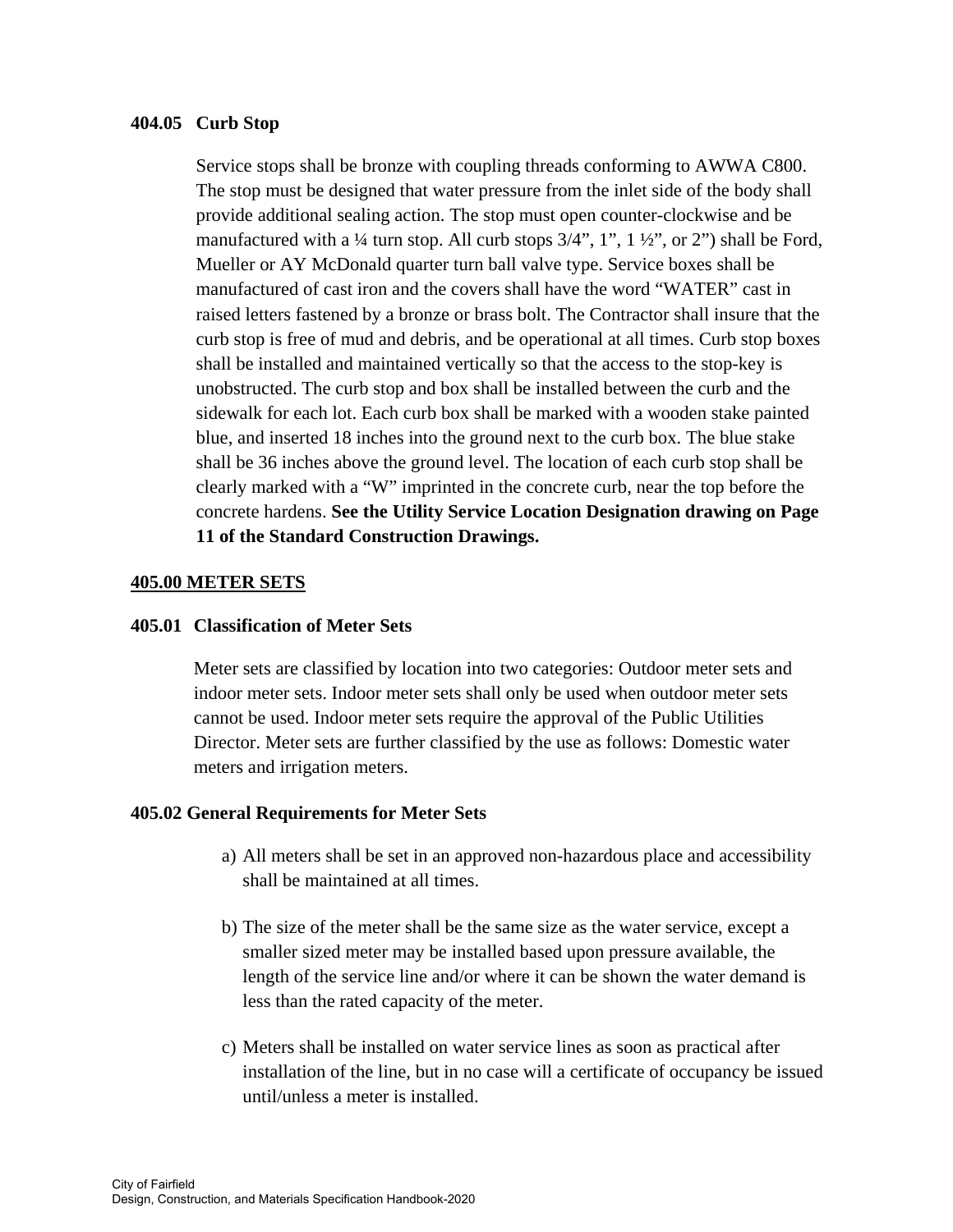- d) Meters shall be owned and maintained by the Public Utilities Department.
- e) Remote meter touchpads or radio read equipment shall be installed by authorized employees of the Public Utilities Department only. The Public Utilities Department shall not be responsible for defacement or damage to property caused by necessary holes, fastenings or other work required for proper installation.

The Public Utilities Department will maintain remote reading devices under the same provisions as meters. A charge for repairs to any remote reading device or connections thereto, necessitated by damage or neglect by the consumer or owner shall be made in addition to any other charge provided.

# **405.03 Outdoor Meter Sets**

 All outdoor meter sets shall be installed by a private contractor and shall conform to the following requirements:

## **a) Meter Pits – For services 2 inches and smaller**

1) Meter sets shall be placed at the right of way line, when possible, at such location as to prevent an accumulation of water within the meter pit.

2) Meter sets shall require curb stops on public property in front of the property to be serviced.

3) Meters shall be set in a pit and in the arrangement as shown in the Standard Drawing Section of this manual. **See the Residential Meter Pit drawing on Page 16 of the Standard Construction Drawings.** 

4) Outdoor meters must be in a location accessible to Public Utilities Department vehicles.

## **b) Meter Vault – For services 3 inches and larger**

Meter vaults shall be of adequate size, and readily accessible for inspection, operation, testing, maintenance, and removal of equipment contained therein. They shall be constructed and arranged to properly protect the installed equipment from movement of earth, freezing, and accumulation of water. The pit shall be poured in place, or pre-cast reinforced concrete as approved by the Public Utilities Director.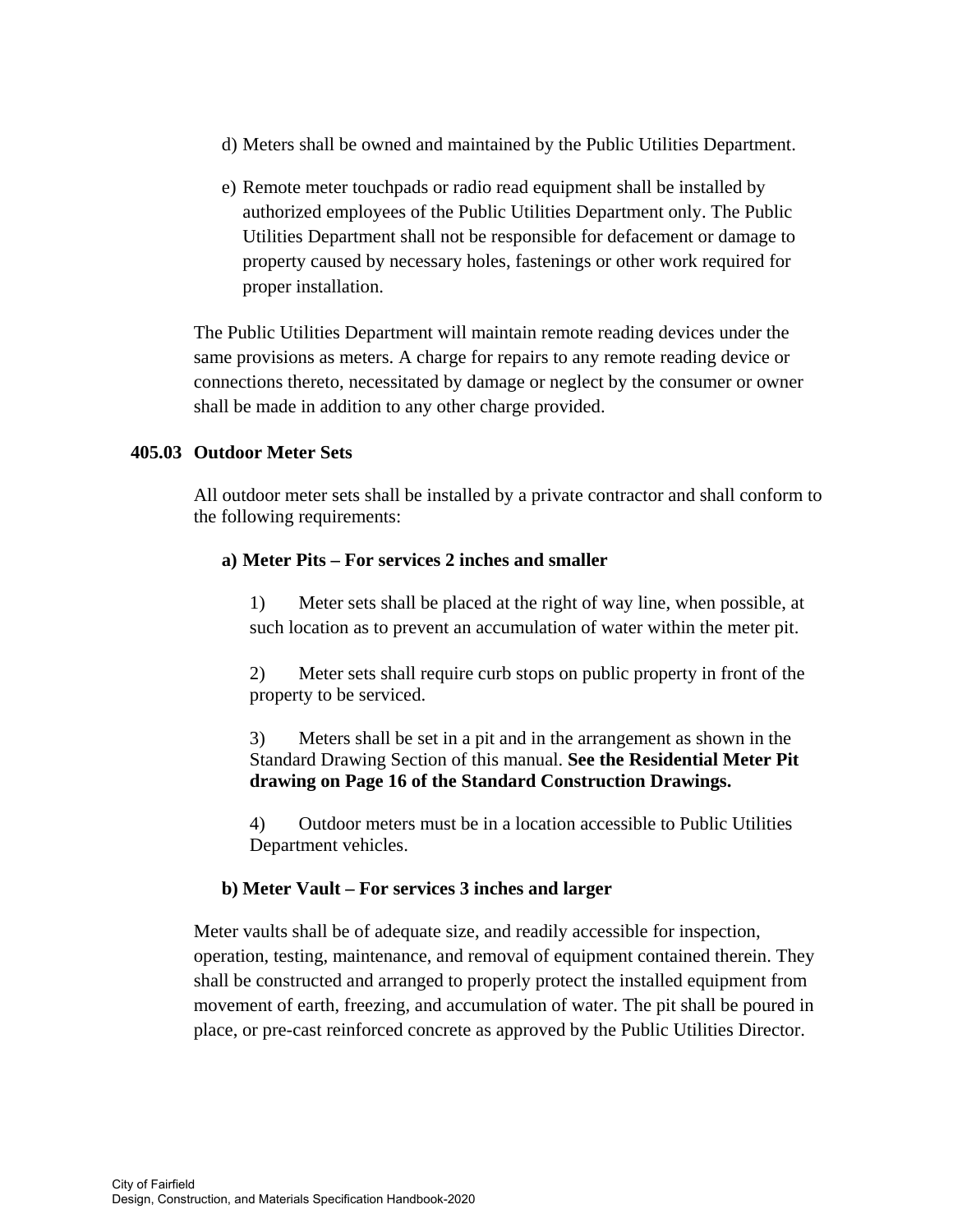#### **405.04 Indoor Meter Sets**

 All indoor meter sets must be approved by the Public Utilities Director before installation can begin. All indoor meter sets shall be installed by a private contractor and shall conform to the following requirements:

- a) Meters shall not be set higher than 4 feet to center of connection above the floor.
- b) Meters shall not be concealed and obstructed by cabinets, benches or other built-in fixtures.
- c) Indoor meters sets shall be made as near as possible to the point where the service line enters the building.
- d) Clear access to the meter set shall be maintained at all times.
- e) Meter set shall be made in such a locality that reading and changing of meter shall in no way interfere with the customer's normal course of business.
- f) Water meters shall be installed in a horizontal position as close as possible to the main stop. Where an approved basement is not or will not be available, the water meter shall be placed within the building or structure in an accessible location in the utility room and if no utility room is available, the meter shall be placed in an accessible location in the kitchen or other location as approved by the Public Utilities Department. The water meter shall always be located to provide protection from mechanical injury.
- g) Meter Space. Accessible meter space shall be installed for all water services. Meters shall be so installed so as to be level. All meters shall be located as near as practicable to the point of entrance and in a position giving ample protection against freezing and other external damage. Water meters shall not be installed in sheds, garages, storage buildings, etc. that are not of standard construction or not properly heated.

#### **405.05 Meters**

It is the contractor's responsibility to properly size the water service and metering system. Meters shall be sized to handle peak flows at 90 percent of rated capacity. Water meters shall be approved by the Public Utilities Director for the appropriate type of service. The applicant shall provide expected flow ranges for low, average, and peak flows, and type of metering system. All water meters shall be purchased from the City of Fairfield Public Utilities Department. Meters shall be installed by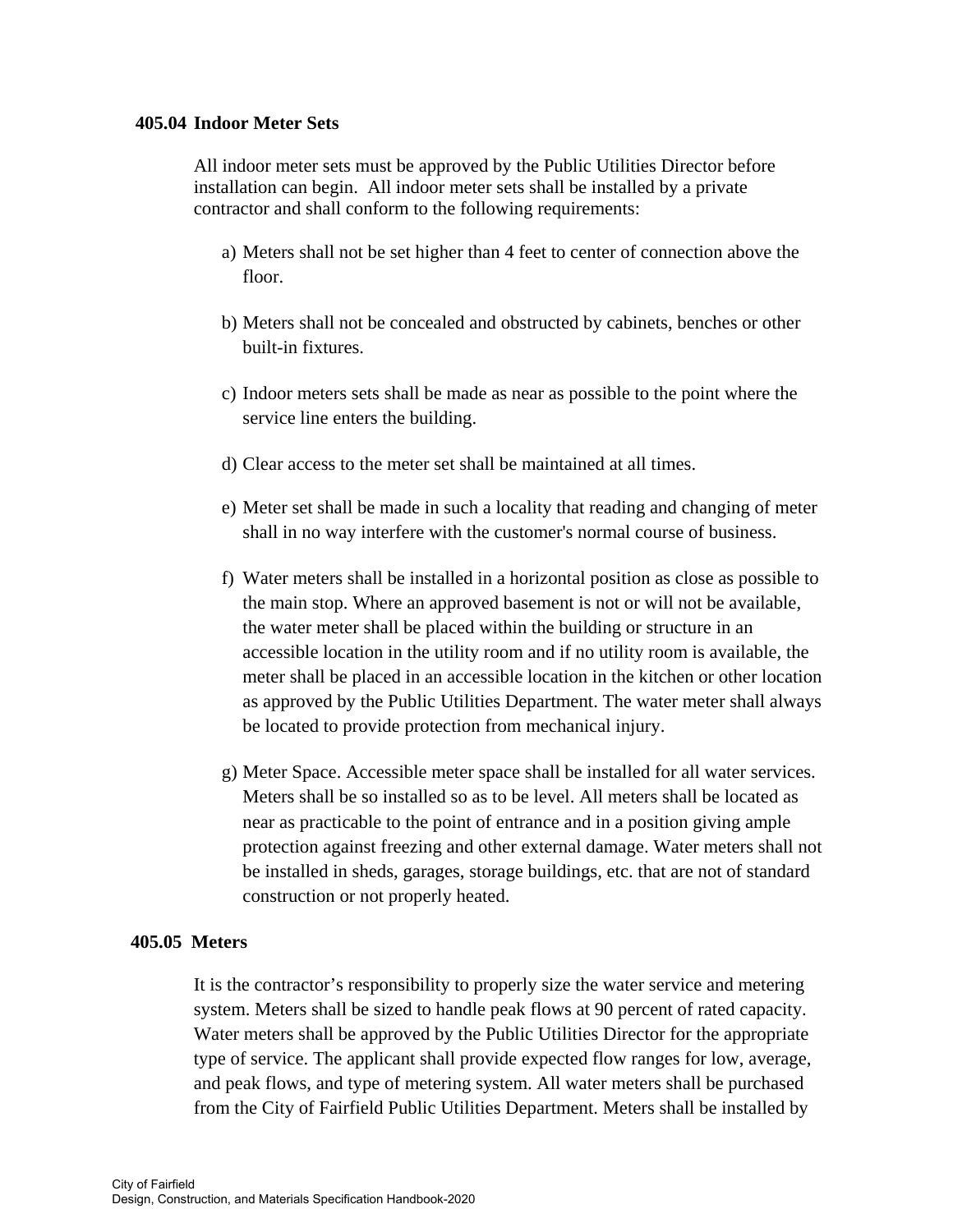the contractor in a clean pipeline, free from foreign materials. The meter shall be installed horizontally, with the register facing upward; with the direction of flow as indicated by the arrow cast in the meter case; protected from freezing, damage, and tampering.

Meters remain under the sole control and ownership of the Public Utilities Department and shall not be removed or tampered with by unauthorized persons. Unserviceable or defective meters will be replaced by the Public Utilities Department. Maintenance of the meter is the responsibility of the Public Utilities Department. If a customer wishes his meter tested for accuracy, the City will comply in accordance with section 921.05 of the City of Fairfield Codified Ordinances, Inspection of Meters*.*

### **405.06 Servicing of Meters**

The maintenance of meters shall occur during normal working hours of the Public Utilities Department. In the event that this procedure inconveniences a customer, they may request that the meter be changed after normal working hours; however, the customer will be required to bear the cost of this service.

#### **405.07 Charges for Change of Meters**

 Whenever it is requested by the customer to change an existing meter for one of a different size, the authorization for such action shall be given in writing to the Public Utilities Department. The costs for changing meters shall be borne by the customer making the request. The customer will be required to pay the difference in the increased meter size as per the effective schedule of fees. No refund fees will be given for a reduction in meter size.

## **405.08 Protection of Meters**

The property owner will be held responsible for the meter in his custody and shall pay all costs of damage from any cause over which he has control such as freezing or hot water or vandalism. If the meter is stolen or lost, the replacement cost shall be paid by the owner.

#### **405.09 Meters Required**

All water service branches shall be metered.

## **405.10 Number of Meters**

Only one water meter is required for each building or development complex.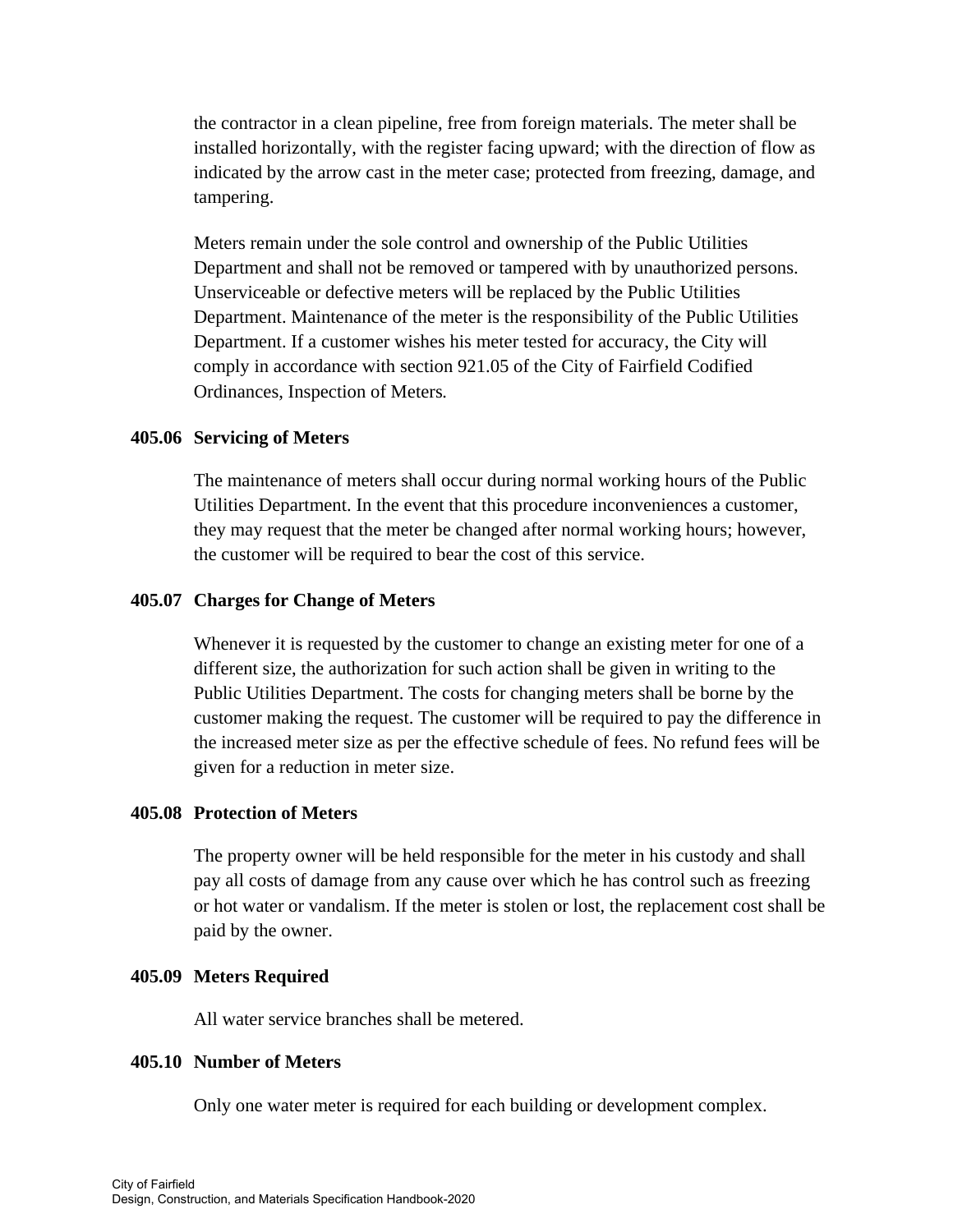However, at the owner's option, a meter may be installed for each dwelling unit. The Public Utilities Director has the authority to require any new or existing building/complex to install a master meter to meter all incoming water consumption.

 The supply of water from the service connection may be measured by one or more meters. When more than one meter is used in a commercial or multi-family setting, the meters shall be set in an area not under the control of any tenant and accessible to the Public Utilities Department at all times. The minimum charge for each meter shall be based on the size of each meter. When more than one meter is used, each separate service shall be subject to the same rules and regulations as a service where one branch serves a single meter.

Proper provision shall be made to permit the City to discontinue service either by:

- a) Installation of separate curb stop valves in public right-of-way or easements and separate lines from the curb stop to the meter,
- Or
- b) One valve and one line to the meter room and installation of lockout valves on the individual meters; and the right to enter upon private property by the Public Utilities Department to the location of the meters and lockouts. Denial of the right of entrance will result in the turn-off of water at the water main.

It is expected that the situation detailed in b) above will be for multi-family units where one service is run into the meter room and each individual service is taken from a manifold.

Meter readings shall be used to calculate utility charges. However, the Public Utilities Department shall be authorized to use other means, such as estimation, to calculate charges when it is apparent that a meter has not been operating properly, if it has been removed or cannot otherwise be read.

# **405.11 Manifolded Meters**

- a) Manifolded public meter sets are prohibited in new installations, unless authorized by the Public Utilities Director.
- b) Meters set inside a building in an existing manifold shall be set and maintained in accordance with Public Utilities Department Standards.
- c) Meters may not be placed in manifold unless the total of such meters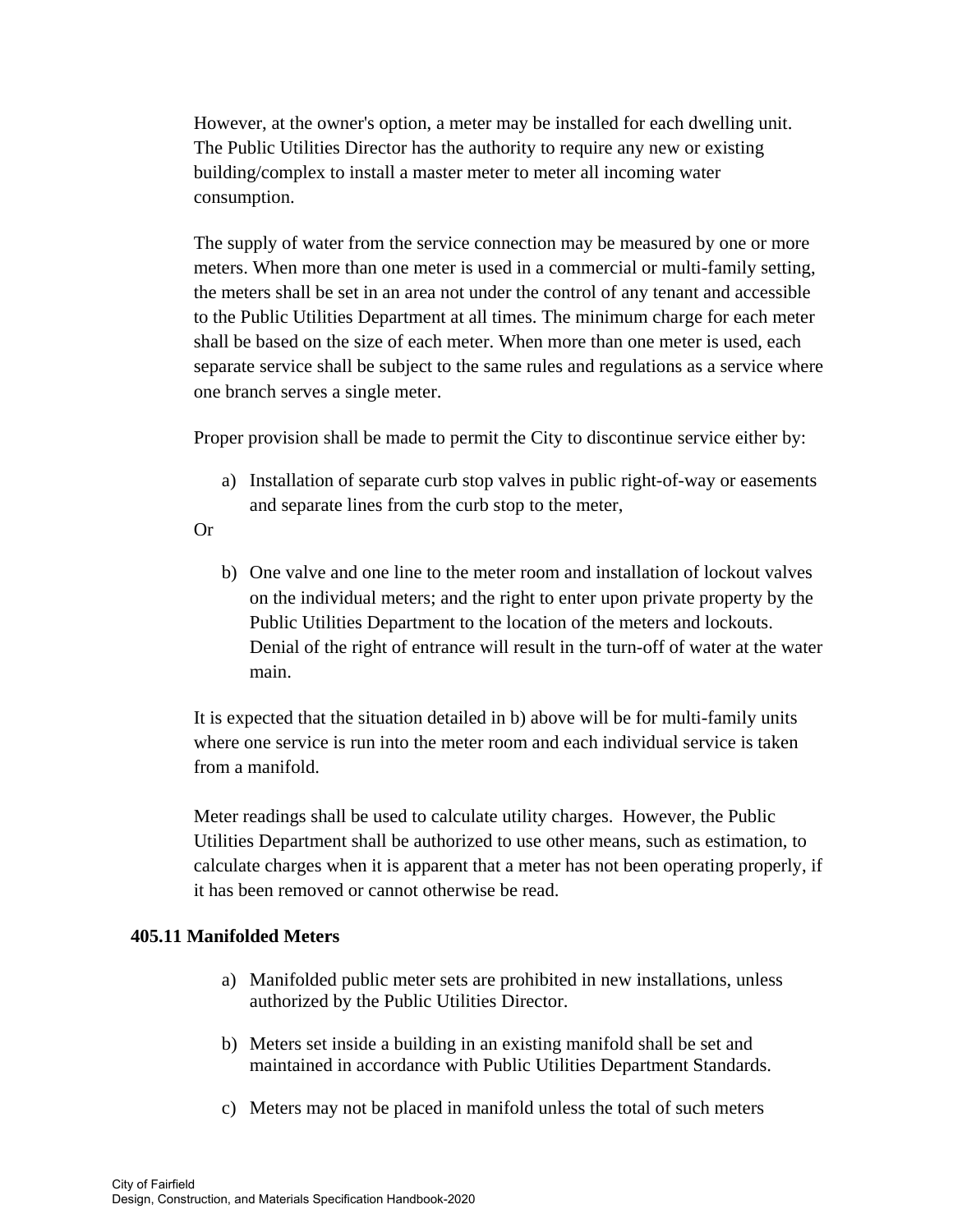satisfies the minimum requirements determined by the size of the service branch being utilized.

- d) All water meters placed in manifold shall have the inlet valve equipped with padlock wings.
- e) All rules which apply to the billing and collecting for individual service shall apply to every meter in manifold.
- f) A meter set in manifold shall be considered an active account until the inlet valve is locked in the off position and the account is placed in hold status.

# **405.12 Deduct Meters; Water-Only Meters**

When a considerable amount of water delivered to any premises is not returned to the City's wastewater collection system, the customer may apply to the City to allow for the installation of a separate water meter (also known as sewer deduct meter) to accurately quantify the amount of such water not returned to the wastewater disposal system. If approved by the Public Utilities Director or designee, the customer shall not be billed sewer use charges for such metered water not returned to the sewage disposal system. The cost of the water meter and its installation shall be the responsibility of the customer. The manner of installation of the meter and other related conditions must be specifically approved by the Public Utilities Director.

 For irrigation purposes, and depending on the plumbing configuration, the customer may apply to the City to allow for the installation of a separate water-only meter as an alternative to a sewer deduct meter. This configuration requires an independent irrigation water line tapped from the public main separately from the domestic line, or the irrigation line tapped off the domestic water service prior to the primary water meter. If approved by the Public Utilities Director or designee, the customer shall only pay water charges on usage registered through the water-only meter. The cost of the water meter and its installation shall be the responsibility of the customer. The manner of installation of the meter and other related conditions must be specifically approved by the Public Utilities Director.

## **406.00 SEPARATION OF WATER MAINS AND SEWERS**

## **406.01 Separation of Water Mains and Sewers**

In all cases, the most recent revision of *Recommended Standards for Water Works*  and *Recommended Standards for Wastewater Facilities* shall be followed. The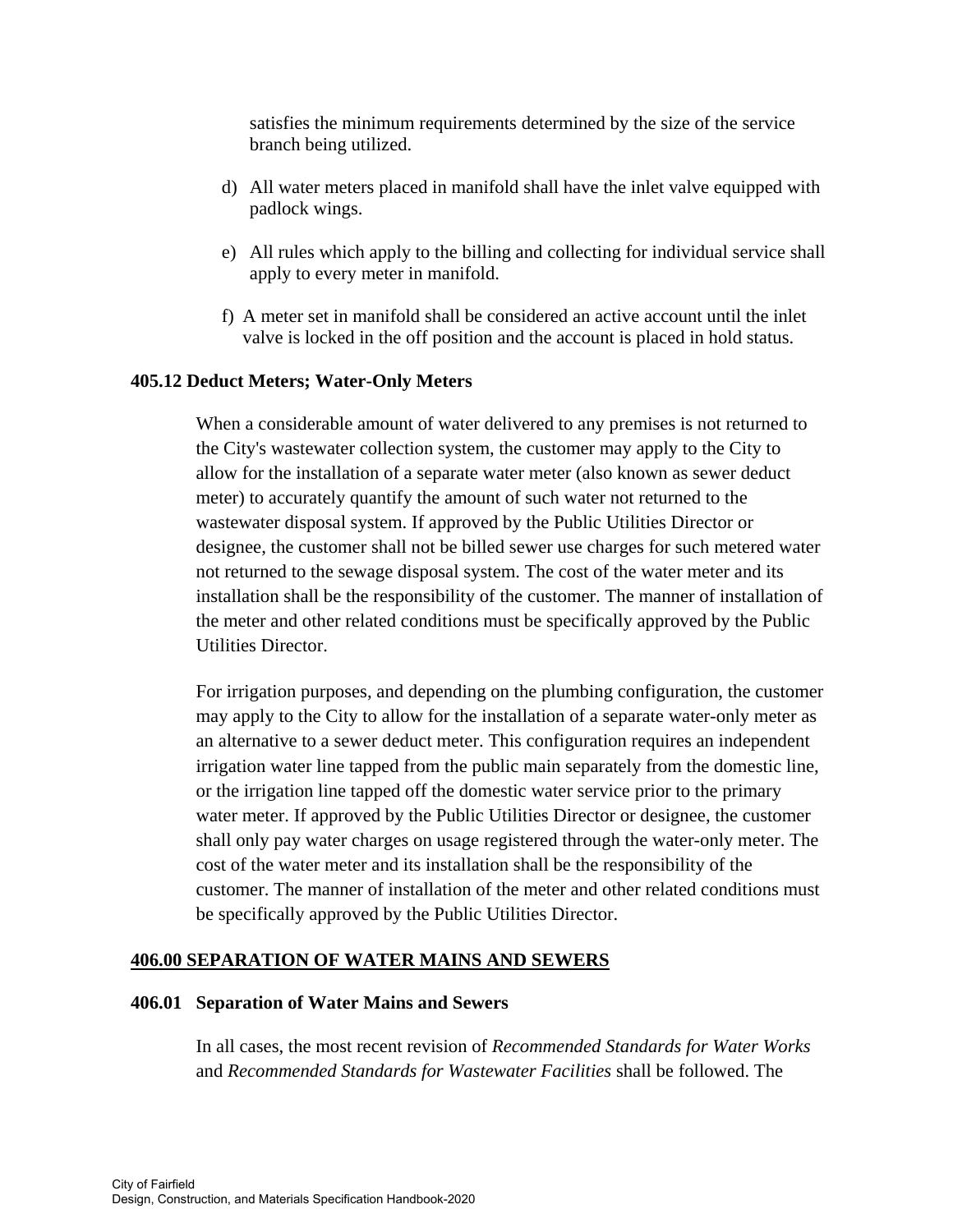following factors should be considered in providing adequate separation between water mains and sewers:

- a) Materials and joint placement for water and sewer pipe.
- b) Soil conditions.
- c) Service and branch connections into the water main and sewer pipe.
- d) Compensating variations in horizontal and vertical separation between water main and sewer pipe.
- e) Space for repair and alterations between water mains and sewer pipe.
- f) Off-setting of pipes around manholes and other obstructions.
- g) No water pipe shall pass through or come into contact with any part of a sewer, or sewer manhole.

# **406.02 Parallel Installation of Water and Sewer Lines**

Under normal conditions, water mains shall be laid at least 10 feet horizontally from any sanitary sewer, storm sewer, or sewer manhole. The distance shall be measured from edge of pipe to edge of pipe. When conditions prevent a horizontal separation of 10 feet, a water main may be laid closer to a storm or sanitary sewer provided that the bottom of the water main is at least 18 inches above the top of the sewers. Where this vertical separation cannot be obtained, the sewer shall be constructed of materials with joints that equivalent to water main standard of construction. In addition, they shall be pressure tested to assure water tightness prior to backfilling.

## **406.03 Crossing of Water and Sewer Lines**

Under normal conditions, water mains shall not cross lateral sewers, or sanitary sewers. Water mains shall be laid to provide a vertical separation of at least 18 inches between the bottom of the water main and the top of the sewer. When conditions prevent a vertical separation of 18 inches, sewers shall be constructed of materials with joints that equivalent to water main standards of construction, and shall be pressure tested to assure water tightness before backfilling.

 All water mains passing under a sewer shall have the following additional protection:

- a) A vertical separation of at least 18 inches between the bottom of the sewer and top of the water main.
- b) Adequate structural support for sewers to prevent excessive deflection of joints and seepage.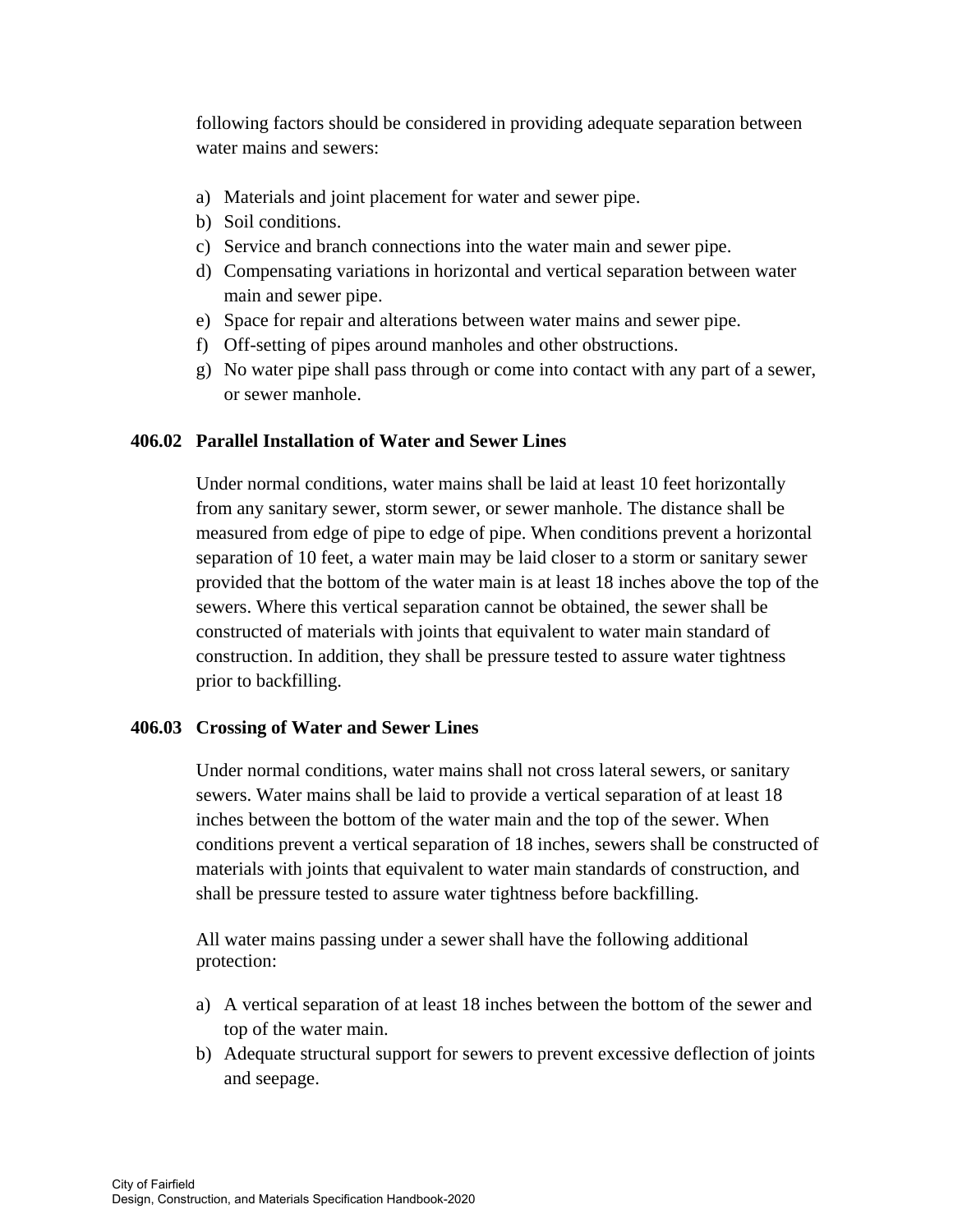- c) The length of the water pipe centered at the point of crossing, so water main joints shall be equidistant from the sewer, and as far away as possible from the sewer.
- d) No water pipe shall pass through, or come in contact with any part of the sewer manhole.

## **407.00 PROTECTION AND INTERRUPTION**

## **407.01 Protection of Existing Underground Utilities**

The accuracy and location of existing underground utilities as shown on plans is not guaranteed. It shall be the duty of the Contractor to locate these utilities in advance of excavation, and to protect same from damage after uncovering. The Contractor shall contact the owners of the utilities for assistance in locating these service lines. The Contractor shall call the Ohio Utilities Protection Service (8-1-1 or 1-800-362- 2764) at least 48 hours in advance of digging. Any expense incurred by reason of damaged or broken lines shall be the responsibility of the Contractor.

### **407.02 Service Interruptions**

It is the responsibility of the Contractor to notify the Public Utilities Department in advance, when it becomes necessary for the purpose of making connections, or to shut off, or to turn on the water in existing mains. Such work shall not be performed outside the City's normal business hours or during City observed holidays. These holidays can be found on the City of Fairfield's website. The Contractor shall notify the City Water Division as to when, and for how long the water service will be interrupted. No valve or other control on the existing system shall be operated for any purpose by the Contractor. The City of Fairfield will operate all valves, hydrants, blow-offs, and curb-stops.

## **408.00 EXCAVATION**

#### **408.01 Trenching and Excavation**

*a)* No trenching or laying of pipe and fittings shall be done until grade stakes have been set. The Contractor shall use excavating equipment that produces an even trench foundation. The trench shall conform to the *Typical Trench Detail* found in the *Standard Construction Drawings*. All water lines shall be installed with a minimum cover of 48 inches. The open trench ahead of pipe-laying shall be kept to a minimum, and shall not be in excess of 25 feet at the end of the working day, or at the ceasing of work.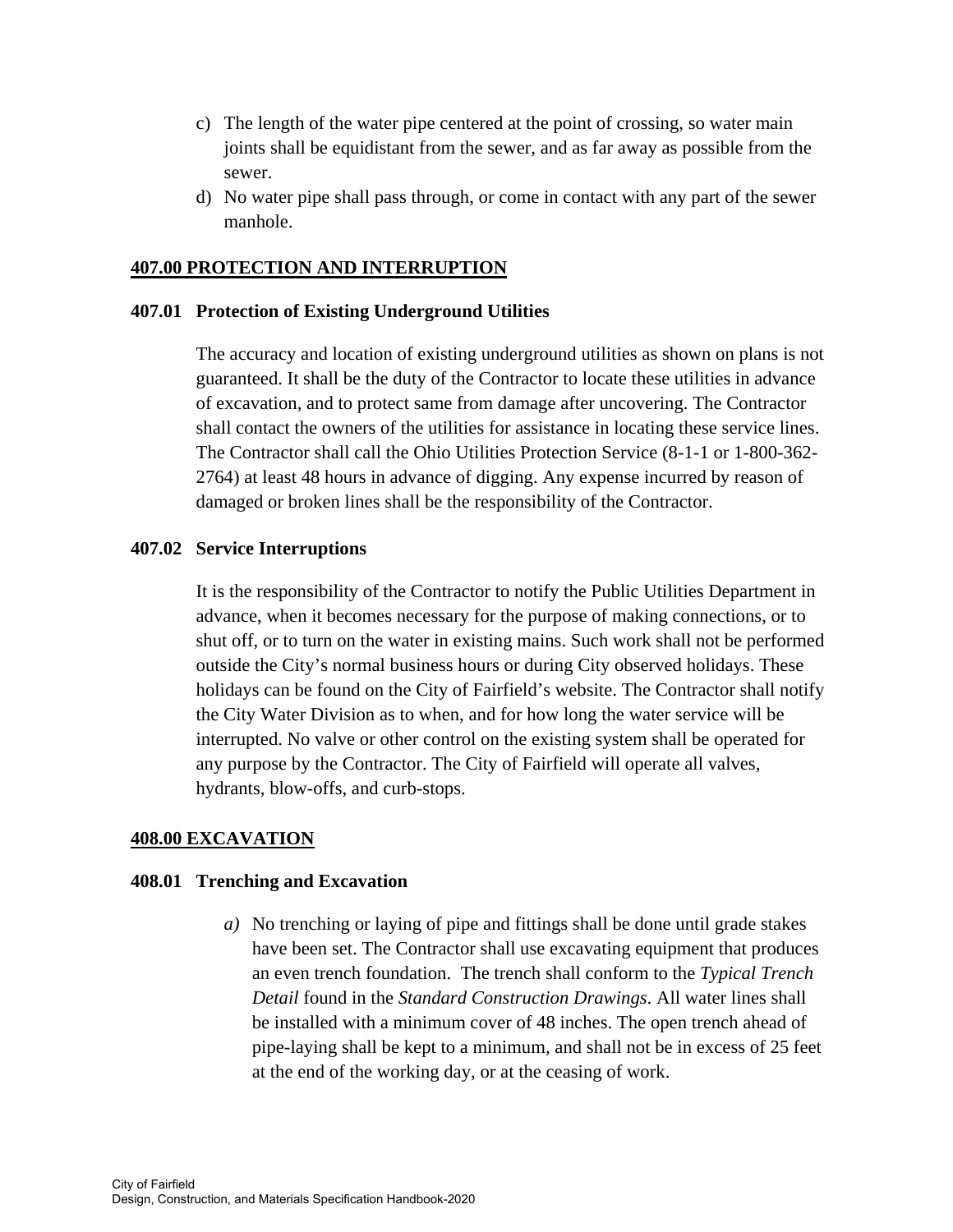- b) Open cut trenches shall be sheeted and braced as required by governing state laws, and municipal ordinances, and as may be necessary to protect life, property, the work, or as ordered by the project engineer, or inspector. To protect persons from injury, and to avoid property damage, adequate barricades, construction signs, torches, red lanterns, and guards shall be placed and maintained during the progress of the construction work until it is safe.
- c) The width of the trench shall be ample to permit the pipe to be laid and joined properly, and the backfill to be placed and compacted as specified. Trenches shall be of such extra width, when required, to permit the convenient placing of timber supports, sheeting and/or bracing.
- d) Whenever wet or unstable soil is incapable of properly supporting the pipe in the trench bottom; such soil shall be removed to the depth and length as determined by the engineer or project inspector. The trench shall be back filled to grade with a controlled or non-shrinkable type of back fill as determined by the City of Fairfield.
- e) All grading in the vicinity of a trench excavation shall be controlled to prevent surface water from flowing into the trench. Any water accumulating in the trench shall be removed by pumping or other approved method. Material excavated from the trench shall be stacked in an orderly manner at a safe, sufficient distance away from the trench edge. The project inspector will have the contractor remove materials unsuitable for backfilling. The Contractor will keep the City informed a reasonable time in advance of the location and time that the Contractor intends to work. Any unauthorized excavation below grade shall be backfilled at the Contractors expense with good, well-compacted material.
- f) All trenching, grade and cover work shall conform to the lines and grades given by the engineer. Work shall be done according to the drawings and specifications; subject to such modifications as the City of Fairfield may determine necessary during the project period. **See the Trench Detail drawing on Page 3 of the Standard Construction Drawings.**
- g) For public and private work within the City's right-of-way, the contractor performing the work is required to restore any disturbed areas in the rightof-way within 48 hours after the completion of the work.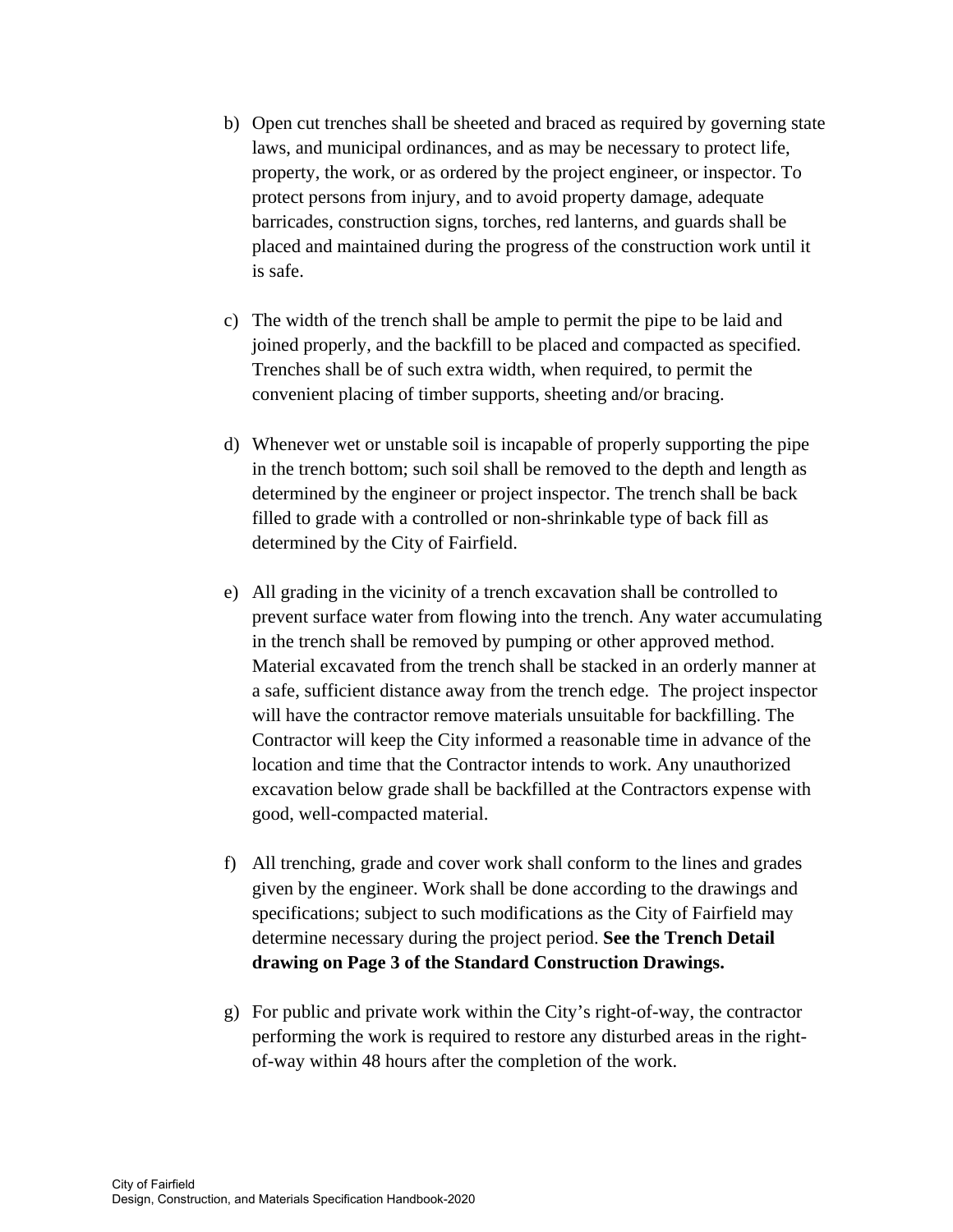#### **408.02 Allowable Removal of Pavement**

No trenching or tunneling shall be permitted in a public roadway, or right of way, unless authorized by permit and review by the Public Works Department. The Contractor shall utilize full depth sawing to assure the breaking of pavement along straight lines. The face of the remaining pavement shall be approximately vertical. If the Contractor removes or damages pavement or surfaces beyond the limits specified, such pavement and surfaces shall be repaired or replaced at the Contractors expense. The Public Works Department must be notified 24 hours in advance and an inspector present for any pavement restoration to be acceptable.

## **408.03 Trenchless Methods**

Trenchless methods (Boring, tunneling, etc.), when necessary, shall be done under the supervision of the engineer or project inspector. No trenchless work shall be permitted in a public roadway or right-of-way, unless authorized by permit and review by the Public Works Department. The Public Works Department must be notified 24 hours in advance and an inspector must be present. **See the Casing Pipes drawing on Page 19 of the Standard Construction Drawings.** 

### **408.04 Protection of the Public**

During the period that any work is being performed within the public right-of- way, or that an open trench or pit exists within the limits of said right-of-way, the Contractor shall furnish and utilize such signs, lights, barricades, and safety devices in order to properly guide and protect the public. The Contractor shall conduct his work to not interfere with public travel. Whenever it is necessary to cross or interfere with railroads, intersecting streets, driveways, public or private, crosswalks, or approaches to any buildings, the Contractor shall provide and maintain a safe bridge or crossing for public travel. The Contractor shall promptly remove any temporary structures when requested by the city. The Contractor shall post, where directed by the engineer, suitable signs indicating that the street is closed, and necessary detour signs for the proper maintenance of traffic compliant with the most recent version of the *Ohio Manual and Uniform Traffic Control Devices.* 

## **409.00 INSTALLATION**

## **409.01 Installation**

a) Pipe and fittings shall be handled in such a manner as to insure delivery to the work in a sound, undamaged condition. All pipe shall be inspected for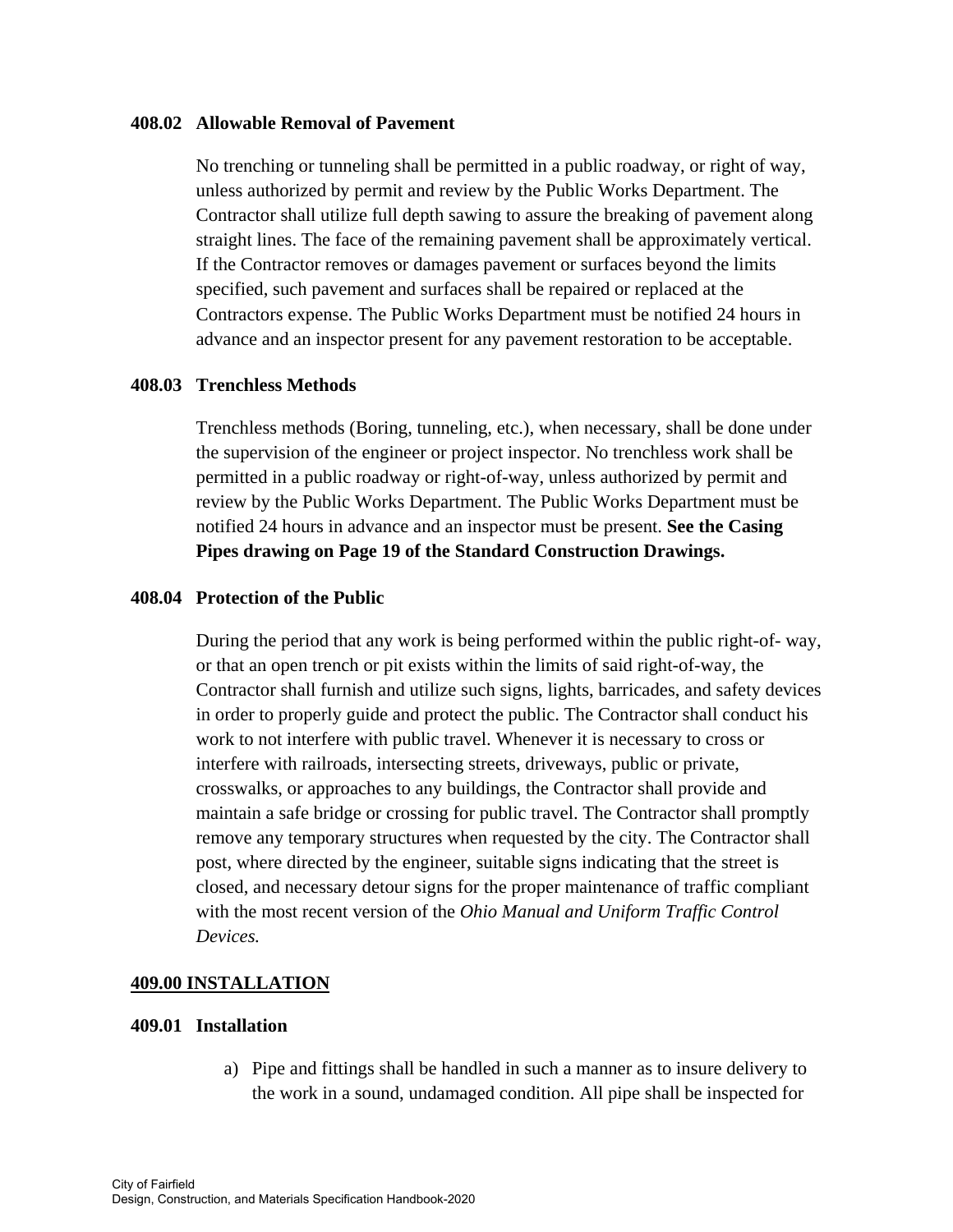defects before installation. All pipe, fittings, valves, and hydrants shall be carefully lowered into the trench piece by piece by means of a derrick, ropes, or other suitable tools or equipment, in such a manner as to prevent damage to water main materials, protective coatings, and linings. Under no circumstances shall the water main materials be dropped, or dumped into the trench.

- b) All pipe or fittings shall be carefully examined for cracks, and other defects while suspended above the trench immediately before installation into final position. Defective pipe or fittings shall be laid aside for inspection by the engineer, or inspector who will prescribe corrective repairs or rejection.
- c) The pipe and fittings shall be thoroughly cleaned by swabbing before being lowered into the trench, and shall be kept clean until the joints are completed. Every precaution shall be taken to prevent foreign material from entering the pipe while it is being placed in the trench. All open ends are to be closed to with caps or plugs at all times, unless pipe is actually being laid. At times when pipe laying is not in progress, the open ends of the pipe shall be closed by watertight plug or other means approved by the engineer, or inspector. This provision shall apply during the noon hour as well as overnight. If water is in the trench, the seal shall remain in place until the trench is pumped completely dry.
- d) Deflections from a straight line or grade, as required by vertical or horizontal curves, shall not exceed manufacturer's recommendations and approval by the engineer or project inspector. Valve boxes shall have the interiors cleaned of all foreign matter before installation.
- e) Mechanical joints shall be installed under the provisions of the recommendations of the joint manufacturer. Fittings at bends or dead-ends shall be firmly blocked against the vertical face of the trench to prevent fittings from being blown off the lines when under full pressure. Thrust blocking shall conform to City of Fairfield specifications. Where pipe ends are left for future connections, they shall be valved, plugged, or capped as shown on the plans. Where connections are made, between any new work and existing mains, the connections shall be made by using the fittings as required by the City of Fairfield.

## **409.02 Thrust Blocking**

When required on existing mains, all bends over 5 degrees, shall be securely blocked against movement with concrete blocking placed against undisturbed earth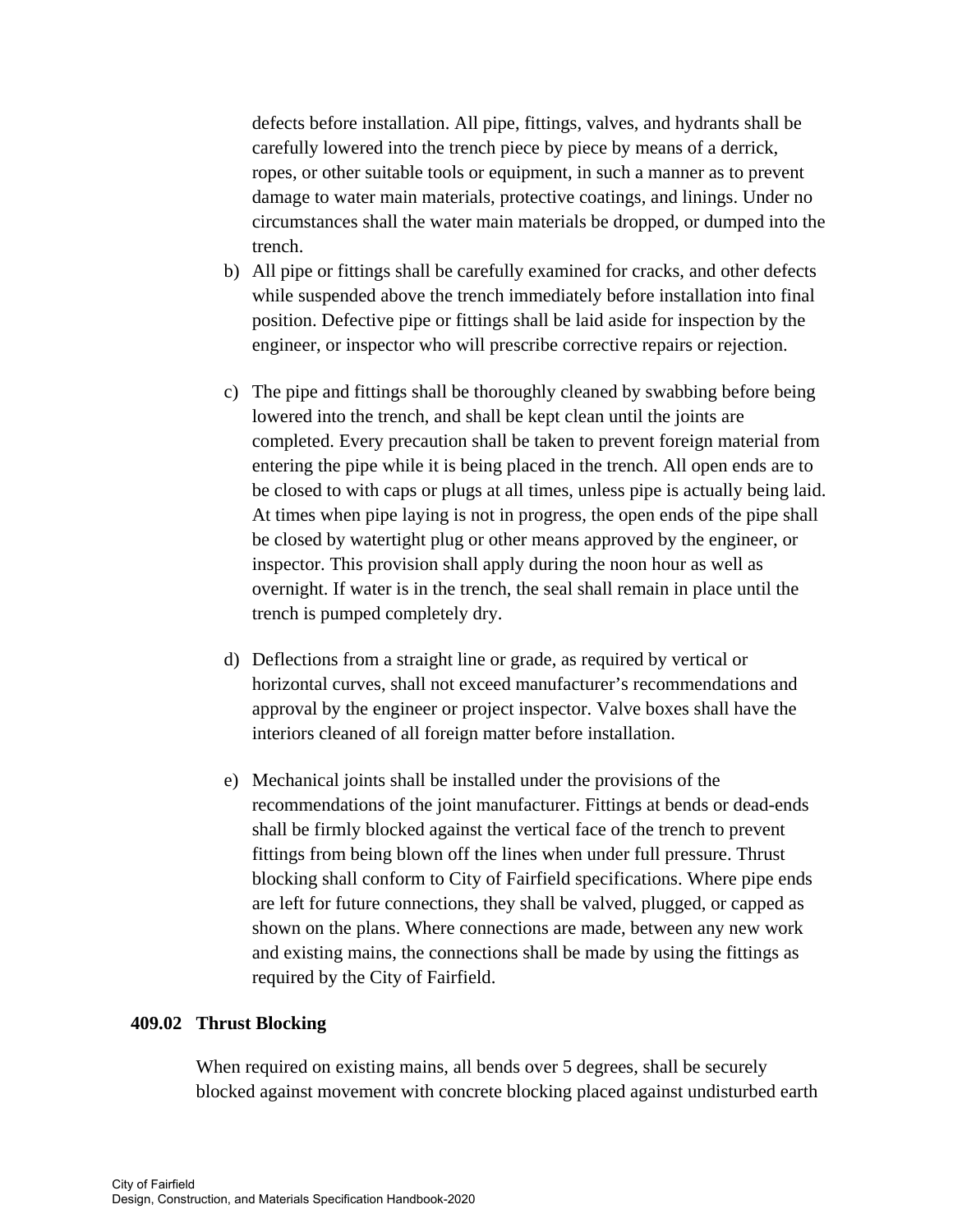# in accordance with AWWA C600. All concrete shall be Class QC1/QC Misc. **See the Thrust Blocking drawing on Page 21 of the Standard Construction Drawings.**

 Concrete thrust blocking shall be placed at least 2 days in advance of testing mains. All caps or plugs used in mains to undergo hydrostatic testing, shall be properly installed and thrust blocked in advance. All securing and blocking of caps shall be inspected by the City Water Division, or project inspector.

# **409.03 Restrained Joint Systems**

When restraint is required on new water mains, connections must be restrained by restraining joint systems, or locking gaskets provided that sufficient length is available. Retraining joint systems are acceptable when designed in accordance with "Thrust Restraint Design for Ductile Iron Pipe" and shall meet ASTM A536- 80. **See the Restrained Joint Lengths drawing on Page 20 of the Standard Construction Drawings.** 

# **409.04 Pipe Cutting**

Cutting the pipe shall be kept to a minimum, and shall be done in a neat and skillful manner without damage to the pipe. Cutting shall be done by means of an approved mechanical cutter. Wheel type cutters shall be used when practical.

# **409.05 Connection to City Mains**

Newly installed piping shall not be connected to existing City mains until disinfected per AWWA C651 and have passed pressure and leakage tests. Test plugs, corporation stops, connecting sleeves, and temporary piping to a water source, shall be furnished by the Contractor.

# **410.00 BACKFILLING**

## **410.01 Backfilling of Trenches**

a) The Contractor shall remove and properly dispose of all surplus materials from the work site. In addition, the Contractor shall restore berm, and unpaved driveways to original condition. The Contractor shall reinstall any fencing, mail boxes, signs, poles, etc. that were removed for the installation of the water mains. The removal and disposal of surplus materials shall be done at the Contractors expense.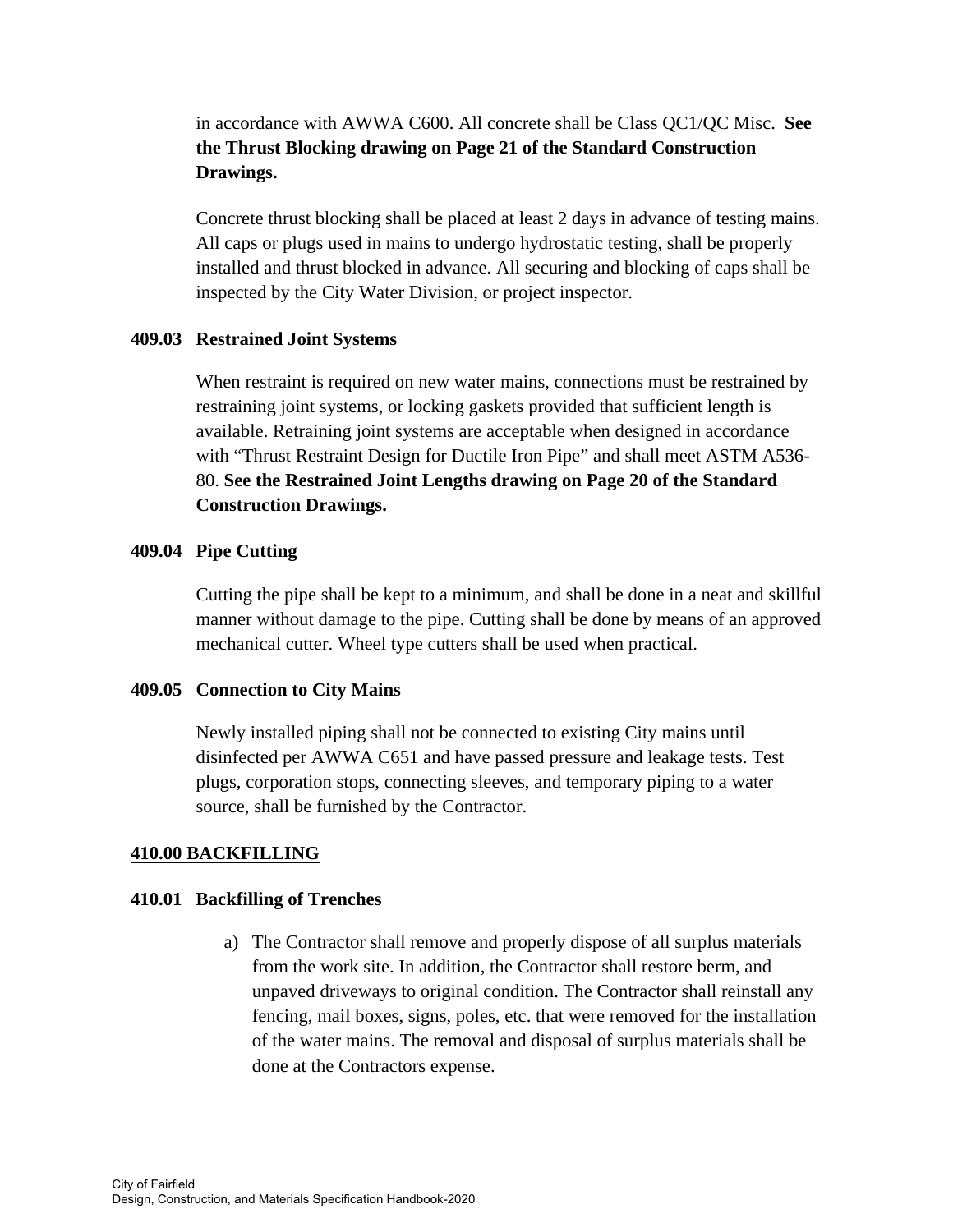- b) The Contractor shall use sod or seeding to restore any grass areas damaged or destroyed by the installation of the water mains. The use of sod or seeding shall be determined and mutually agreed upon by the Contractor and the Public Utilities Director. Reasonable protection and care, including any necessary watering of sod or seed, shall be maintained by the Contractor until a satisfactory stand of grass has been established.
- c) Backfilling shall not be done in freezing weather, except by permission of the Public Utilities Department or the project inspector. Backfilling shall not be made with frozen material. No fill shall be made where the material already in the trench is frozen.

### **410.02 Backfilling Under Pavement**

Flowable controlled density fill (Low Strength Mortar –LSM 50) shall be per ODOT 613 under the roadway and curb. Granular backfill item 304 may be used under private driveways. **See the Trench Detail drawing on Page 3 of the Standard Construction Drawings.** 

### **411.00 TESTING, DISINFECTING, AND FLUSHING MAINS**

#### **411.01 Disinfection and Flushing of Water Mains**

The Contractor shall pay for the costs of disinfecting, and flushing of the water mains as well as the cost for all required bacteriological tests. The Contractor shall furnish all labor, pumps, pipe connections, additional line plugs, adapters, caps, and other necessary apparatus and materials. All work shall conform to the "AWWA Standard for Disinfecting Water Mains"; AWWA C-651.

# **412.00 PRESSURE AND LEAKAGE TEST**

#### **412.01 Pressure Testing**

The Contractor shall pay for the costs of hydrostatic and/or leakage testing of all new water mains. The Contractor shall furnish all labor, pumps, pipe connections, additional line plugs, adapters, caps, and other necessary apparatus and materials. All work shall conform to AWWA Standard "Installation of Ductile Iron Mains and their Appurtenances" and the most current version of DIPRA's Installation Guide for Ductile Iron Pipe.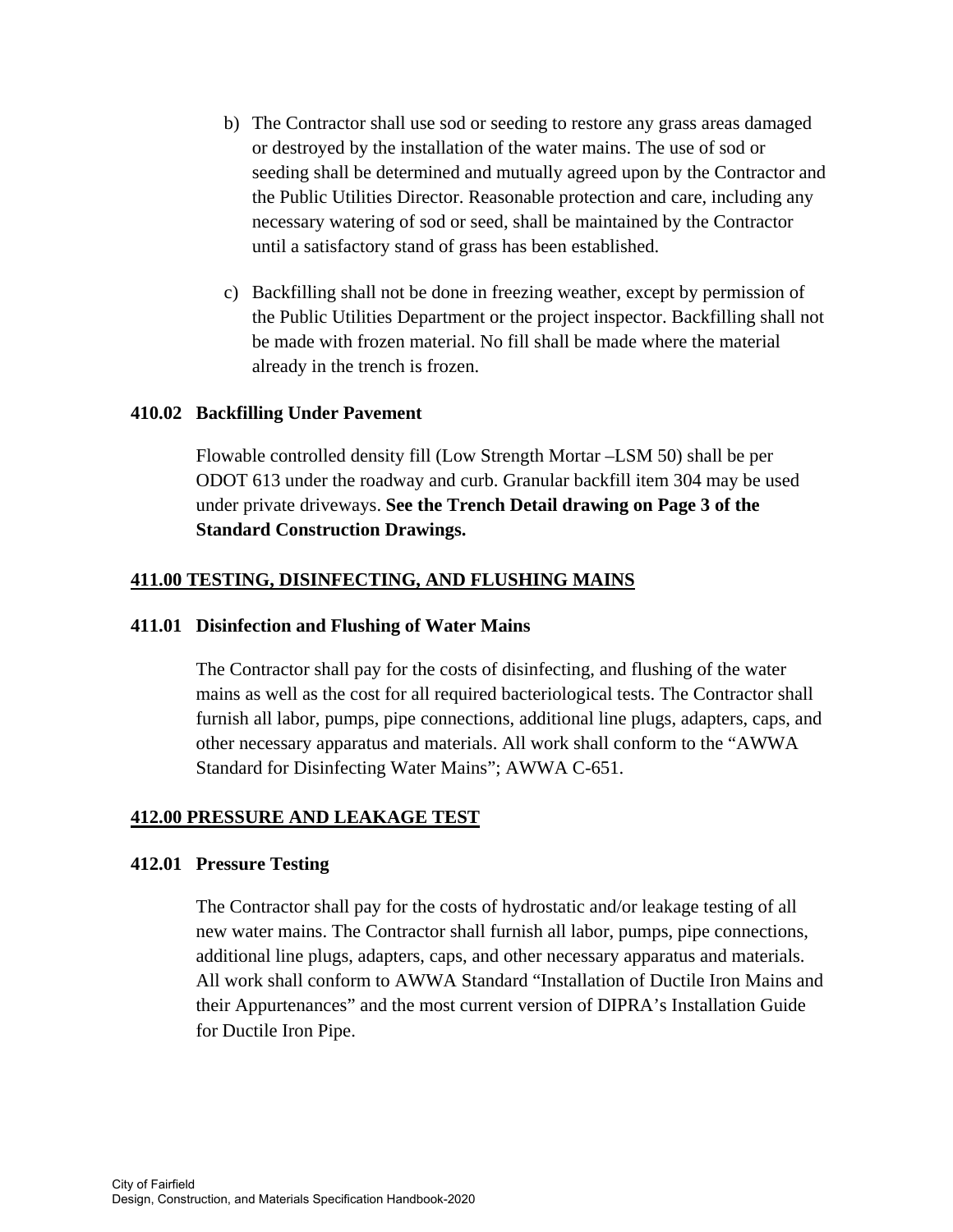## **412.02 As-Builts**

Within thirty days after completion of construction work on any part of the water system, the contractor shall provide a complete set of certified, reproducible asbuilt drawings to the Public Utilities Director or his/her designee, for all water improvements and repairs, including those constructed in subdivisions and on private property. These plans must be clearly marked "As-built" on every sheet with all water services, fire hydrants and main valve locations verified by a post construction survey made at the Contractor's expense.

 As-built plans shall be provided on reproducible sheets measuring 24 inches by 36 inches and sealed and signed by the engineer to certify that the as-builts are per field conditions and along with an AutoCAD file (.dwg or .dxf).

# **413.00 BACKFLOW PREVENTION, CROSS-CONNECTION CONTROL, AND BOOSTER PUMPS**

## **413.01 General**

If, in the judgment of the Public Utilities Director and/or his/her designee, an approved testable backflow prevention device is necessary for the safety of the public water system, notice will be given to the water customer to install and maintain such an approved device. The water consumer, at their own expense, shall install such an approved device at a location and in a manner approved by the Director and shall have inspections and tests made of such approved devices on an annual basis.

All provisions of the most current edition of Chapter 3745-95 of the Ohio Administrative Code (OAC) are hereby incorporated into this Handbook.

#### **413.02 Booster Pumps**

No person shall install or maintain a water service connection where a booster pump has been installed, unless an approved method is in place and is operational to maintain a minimum suction pressure. The water consumer, at his own expense, shall have inspections and tests made of any approved device installed for the purpose of minimum suction pressure maintenance on an annual basis. Tests shall be performed to certify to the supplier of water that the device is in proper working order.

All provisions of the most current edition of Chapter 3745-95 of the Ohio Administrative Code are hereby incorporated into this Handbook.